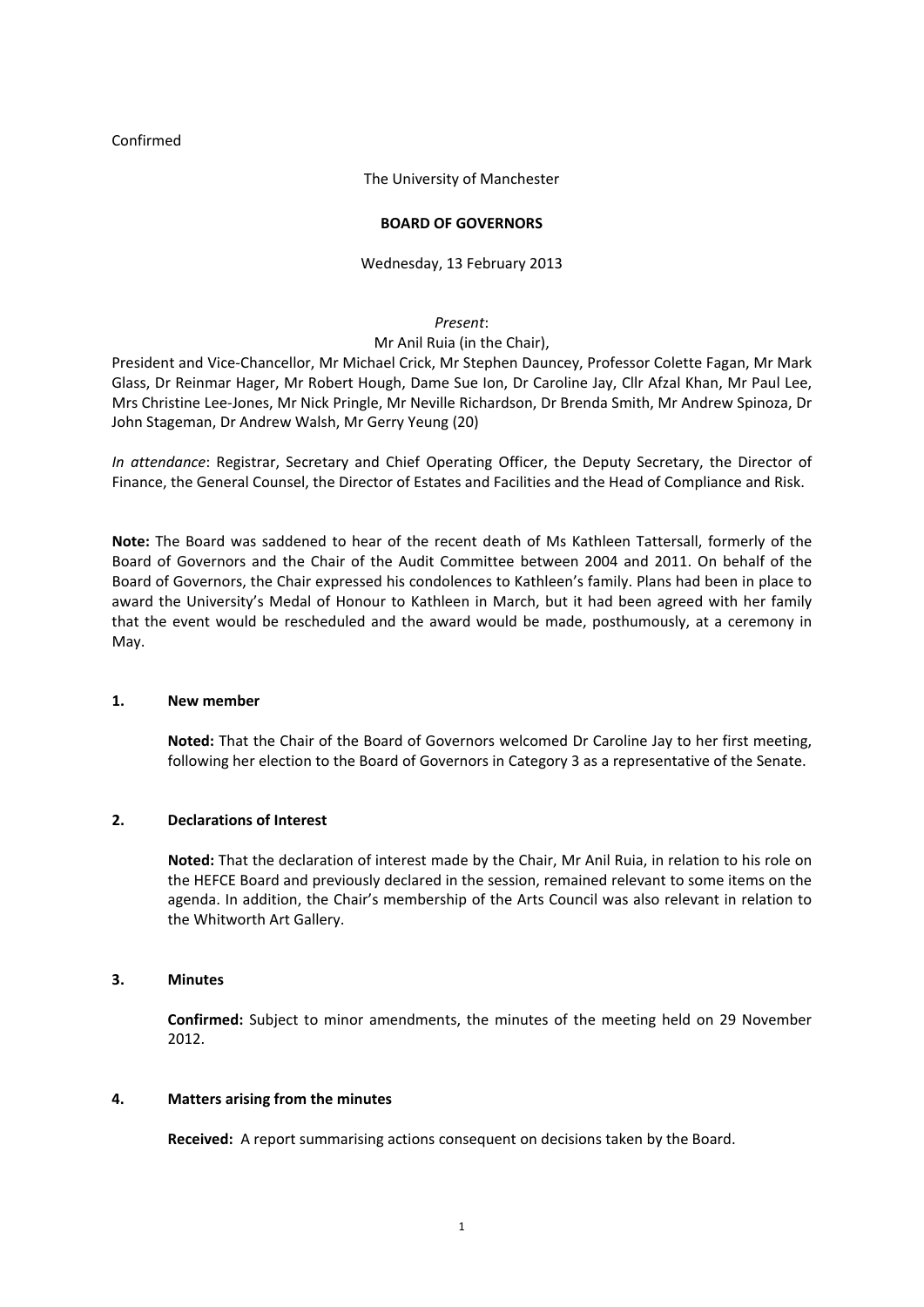#### **Noted:**

- (1) That Mr Robert Hough, Deputy Chair, had agreed to act as the designated lay member for any matters referred from the Gift Oversight Group, established under the Gift Acceptance Policy.
- (2) That the Chair, having previously been granted delegated authority by the Board of Governors in November 2012, had signed‐off the University's GAAP accounts in January 2013, on behalf of the Board of Governors.
- (3) That the Chair expressed thanks, on behalf of the Board, to Dr Keith Lloyd for his service as Chair of the Finance Committee to January 2013. Mr Neville Richardson has succeeded Dr Lloyd as Chair of the Finance Committee, and Dr Lloyd would remain a member of the Committee until his retirement from the Board in August 2013.

#### **5. Summary of business** by the Deputy Secretary

**Received:** A report prepared by the Deputy Secretary on the main items of business to be considered at the meeting.

#### **6. Chairman's report**

**Received:** A short oral report from the Chair of the Board of Governors.

#### **Reported:**

- (1) That the University had been awarded a Regius Professorship. A Regius Professorship is a rare privilege, with only two created in the past century. It is a reflection of the exceptionally high quality of teaching and research at an institution. A total of 12 Regius professorships were awarded by the Queen to mark her Diamond Jubilee. In the past, Regius professorships were created only when a university chair was founded or endowed by a Royal patron; each appointment is approved by the Monarch on ministerial advice. The inaugural Regius Professor of Physics at Manchester will be conferred on Professor Andre Geim. As well as being awarded the 2010 Nobel prize for his work on graphene, Professor Geim has produced many key results in other areas of physics that have caught the public's imagination, including development of 'gecko tape' and 'levitating‐frog' experiments which won him the 2000 IgNobel prize.
- (2) That the Chair noted the external recognition achieved by two members of the Board, Professor Dame Nancy Rothwell and Dame Sue Ion, following their inclusion in the Radio 4 Woman's Hour Power List of the 100 most powerful women in the UK, 2013.
- (3) That the Chair provided an update on HEFCE matters, including further information on the funding decisions and distribution of resources as a consequence of the recent BIS Grant Letter [http://www.hefce.ac.uk/news/newsarchive/2013/name,76482,en.html.](http://www.hefce.ac.uk/news/newsarchive/2013/name,76482,en.html) HEFCE remained committed to seeking greater transparency from universities as to how their income was spent, and to ensure that efficiency and value for money remained under review. They would also continue to expect HEIs to exercise restraint in respect of staff pay, and to seek greater efficiencies in terms of research spend.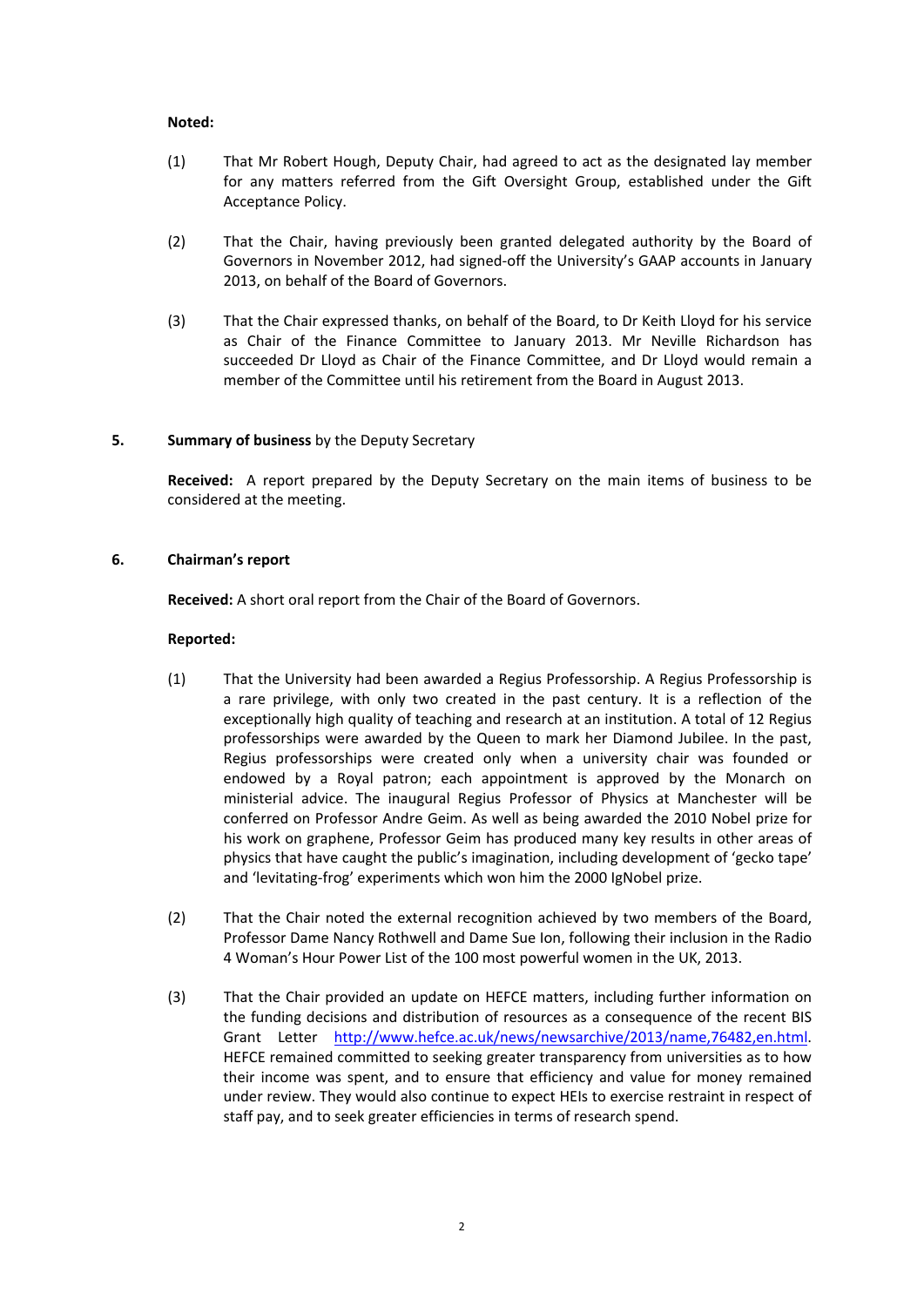#### **7. Secretary's report**

**Reported:** That elections were underway within the Faculties of Humanities, EPS, and MHS to determine membership of Senate from 1 September 2013, from among members of the academic and research staff. A full report on the outcome will be provided at the next formal Board meeting in May 2013.

#### **8. President and Vice‐Chancellor's report**

#### **(a) The Report of the President and Vice‐Chancellor to the Board of Governors**

**Received:** The Report of the President and Vice‐Chancellor to the Board of Governors.

Reported:

- (1) That the 2012 round of Annual Performance Reviews (APRs), which was completed in December, had been effective in mapping areas of strong and weak performance across the University, and in providing a basis for evaluating performance against the key priorities identified in the strategic and operational plans. This had allowed detailed discussions about strategies for future performance improvement and more regular and rigorous accountability. The APR process forms the basis of the annual Stock Take Report, which the President and Vice-Chancellor presents to the Board's Planning and Accountability Conference early in each calendar year. In reflecting on the discussions in the APRs, a small number (currently five) of priorities for 2013‐14 had been identified by the Senior Leadership Team. These have also been subject to discussion at a 'Heads' meeting (which includes all Heads of School, Directorates and equivalent units across the University). Currently, these were research grant and contract income, student satisfaction, student recruitment (including portfolio review), the people strategy and financing and delivering the estates master plan. However, identifying these did not mean that other objectives were of lesser importance, indeed the need to continue delivering compliance and projected financial performance was stressed.
- (2) That Board members noted from the proposed agenda for the 2013 Conference, that it was envisaged that the priority areas identified would be the subject of detailed discussion. The Conference programme had also been constructed to provide the Board with an opportunity to review performance against plan over the previous year, in this case  $2011 - 12$ , and to advise on future priorities and targets.
- (3) That the President and Vice‐Chancellor had commissioned Dr David North (Executive Director of the Sustainable Consumption Institute) to undertake a review of social responsibility at the University. David was, until recently, the UK Corporate Affairs Director for Tesco, a role that embraced corporate and community responsibility. His report comprised three key sections:
	- The key characteristics of successful social responsibility strategies;
	- Assessment of the University's current opportunities and challenges in SR to date;
	- Some recommendations on next steps.

The Report was considered at the Social Responsibility Governance Group in early December, which is chaired by the President and Vice–Chancellor and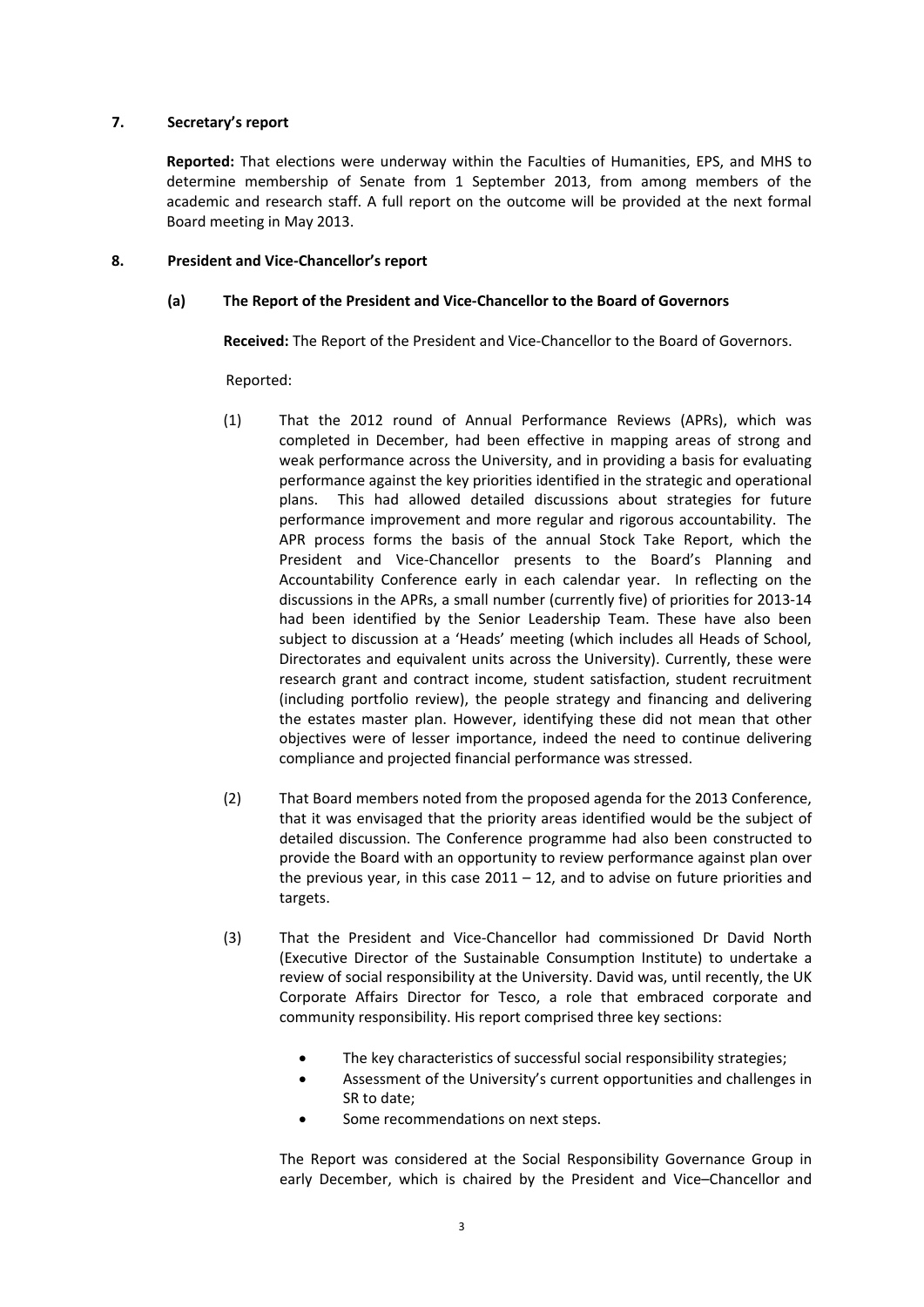which has a wide membership. Some of the key recommendations that were agreed by this group include:

- Ensuring that environmental sustainability is seen as a key component of social responsibility, rather than as a separate goal;
- Ensuring social responsibility is seen as a change programme rather than just a set of values that can somehow become embedded;
- Resourcing a central team to engage the rest of the University and the outside world - this includes turning the current half-time appointment leading on social responsibility into a full time role;
	- Focusing on a smaller number of goals, likely to include:
		- Research;
		- Social leadership and responsibility;
		- Public and community engagement;
		- People;
		- Environmental Sustainability;
- Conducting a fresh consultation process on these more focused goals, including the identification of emblematic projects;
- "Relaunch" of our priority and actions in social responsibility.

The consultation would involve staff, students and external stakeholders, and will take place throughout February/March/April 2013 culminating in a major launch of our more focused approach to Social Responsibility in autumn 2013.

- (4) Throughout the 2012 admissions cycle the focus has been to maximise the quality of the student intake and the associated fee income. At the time of the report to the Board the President and Vice‐Chancellor noted that the indications were that the University would fall short of its recruitment target for home/EU UGs, albeit this shortfall would be mitigated in part by improved retention. The President and Vice‐Chancellor was now able to report that the Higher Education Students Early Statistics Survey (HESES) Return submitted in December showed the following:
	- The total home/EU full-time undergraduate student registrations were 20,873 against a target of 21,420 i.e. a shortfall of 548 (‐2.6%). The shortfall in new home/EU undergraduate students of 774 was offset by higher retention and exceeding the target for overseas undergraduate students by 249 (5%).
	- There was a 10% shortfall in the recruitment of taught full-time postgraduate students with registrations of 1,824 home/EU students (target of 2,039) and 2,730 overseas students (target of 3,041).
	- The registration of 1,989 full time home/EU PGR students exceeded target by 21, the registration of 1,192 overseas PGR students undershot the target by 53.
	- Overall the number of full time students registered was 33,378 against a target of 34,235 (‐2.5%).
	- The total number of part-time students, excluding over 3,000 MBSW (MBS Worldwide) students, of 4,640 is 29% above target, mostly recruited onto postgraduate programmes.

That as Board Members had previously been advised, the University had sought to reduce full-time student numbers. As a result, the 2012 reduction in student numbers was manageable at a University level and means that the institutional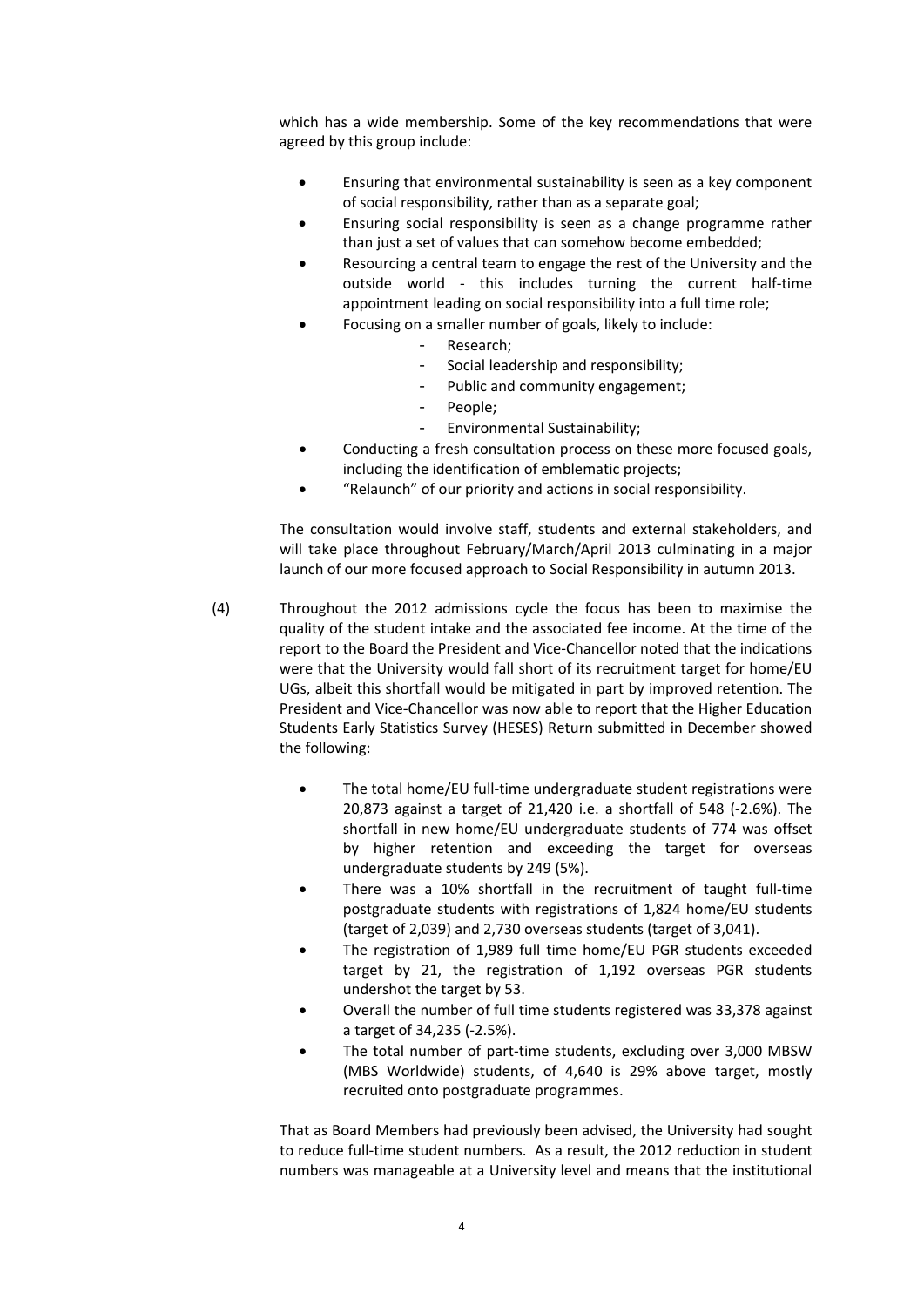target for a reduction would be achieved earlier than expected. However, the University was looking closely at how shortfalls occur across programmes and the reasons for this. This would be considered as part of the review of the programme portfolio which is currently underway. Data on Widening Participation (WP) had been more positive. The University has seen its highest ever proportion of registrations from disadvantaged low participation neighbourhoods (LPNs) postcode areas and the highest number of disadvantaged students progressing through the local Manchester Access Programme (MAP). Following a dip in WP performance during the competitive 2011 cycle this is welcomed, not least because 2012 is the first year the University had to report back on its new and more challenging Access Agreement with the Office for Fair Access (OFFA). As Board members will be aware WP data relate to one of the 13 high-level KPIs, and progress would be reported on in more detail as part of the Stock Take Report which will be submitted to the Board's Planning and Accountability Conference.

- (5) That the University remained focussed on the recruitment for the 2013 intake, especially given the further changes to the Student Number Controls (SNC). These changes mean the admissions process remained challenging especially as the HEFCE does not confirm the SNC until well into the admission cycle. Within the context of the changing national picture and increased competition for students, the Intake Management Group, chaired by the Vice‐President for Teaching, Learning and Students, was monitoring the situation closely and would keep the Board informed of any concerns. The University recognised that the 2013 recruitment process needs careful managing and would be demanding for our staff. In preparation, Schools have been encouraged to review their published offer UCAS grades and to ensure best practice in handling of applicants to maximise the chances of those to whom an offer is made accepting it. In‐depth discussion of application data by the Senior Leadership Team would take place regularly so the pattern of recruitment can be closely monitored, allowing interventions to be agreed at an early stage if this was necessary.
- (6) That the President and Vice‐Chancellor also made reference to the University's preparation for the forthcoming biennial staff survey and the 50% completion rate target previously agreed. The University had dedicated resource to the promotion of the survey, supported by local follow‐up and monitoring of completion rates and hoped to comfortably reach the target agreed.
- (7) That the President and Vice‐Chancellor made reference to REF (Research Excellence Framework) preparations within the University, and some recent grant successes which were anticipated. In terms of other publicity and external recognition, the Wonders of Life series had also received critical acclaim and the University Challenge team had made good progress having reached the quarter finals.
- (8) That Dr David Barker provided an update on compliance and risk matters. Within his report, Dr Barker made reference to the statement issued by the University following the conclusion of the inquests of two former staff members. At the Coroner's Inquest held in January Manchester, the Coroner concluded that Professor Tom Whiston and Dr Arthur Reader died from "natural causes" and that their deaths were not connected with their occupancy of offices in the Rutherford Building during their employment at The University of Manchester. The Coroner's independent judicial opinion supported the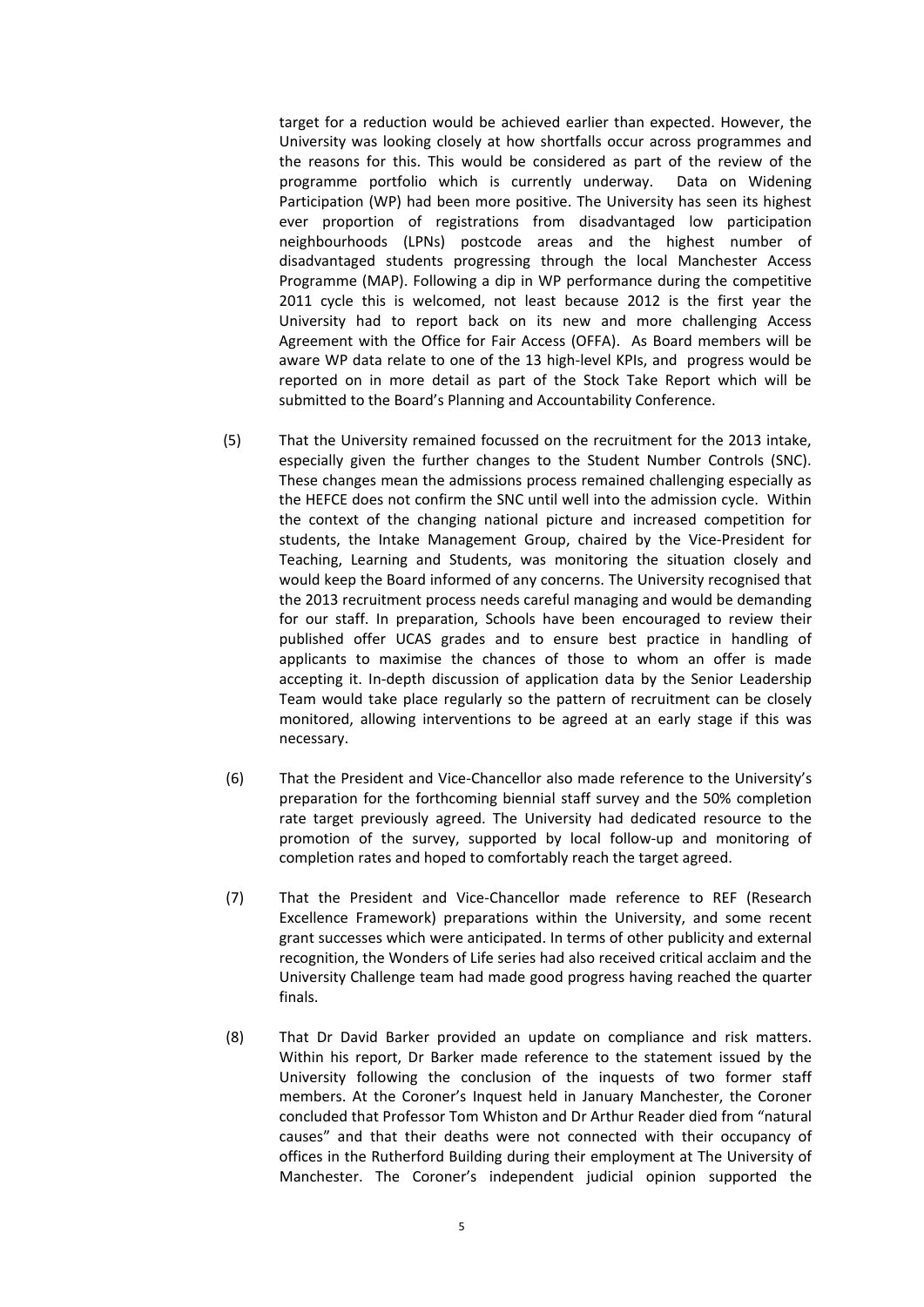conclusion reached by Professor David Coggon of the University of Southampton, who led the University's own independent review into these issues, and Professor John Neoptolemos of Liverpool University, who was instructed as an expert witness by the Coroner as part of the inquest process. The University recognised that this had been a long and difficult process for the families of former colleagues and expressed hope that they would be reassured by the Coroner's verdict.

#### **Noted:**

- (1) That the Board discussed the programme for the forthcoming Board conference and commented upon whether there was sufficient time within Session 3, presented by the Vice‐President and Deans and the Registrar, Secretary and Chief Operating Officer, and whether the research session (which would focus on entrepreneurship) might also include posters of recent research work.
- (2) That the Board discussed the recruitment position in some detail, recognising that the University was performing relatively well against the sector average. The research intensive institutions had been able to maintain or improve their position relative to others, and although the changing patterns of recruitment might inform HEFCE priorities, it was not likely to affect government policy in respect of undergraduate fee levels. Some closer HEI collaboration, particularly for those subject areas that struggled to recruit might be a consequence over time. In addition, there were concerns from some quarters about the future profile of repayments which might lead to some turbulence in public funding of higher education. At ministerial level it was believed that the new fee position had broadly improved the financial position of universities, arguably without an appreciation of the challenging effects of the removal of capital funding streams on future sustainability and financing in some areas within the sector.

#### **(b) Report to the Board of Governors on exercise of delegations**

#### **Reported:**

 (1) Appointment of Head of Schools in EPS

Acting on behalf of Senate and the Board of Governors, the President and Vice‐ Chancellor approved the recommendation of the Dean of the Faculty of Engineering and Physical Sciences to appoint:

Professor Paul O'Brien as Head of the School of Materials for a five year period from 1 February 2013.

Professor Tony Brown as Head of School of Electrical and Electronic Engineering for a five year period from 1 February 2013.

(2) Promotion to Senior Lecturer

The University Promotions Committee has, on behalf of the Senate and the Board of Governors, approved a fast track recommendation that the following, who currently hold an appointment as Lecturer in the School indicated, be granted the title of Senior Lecturer: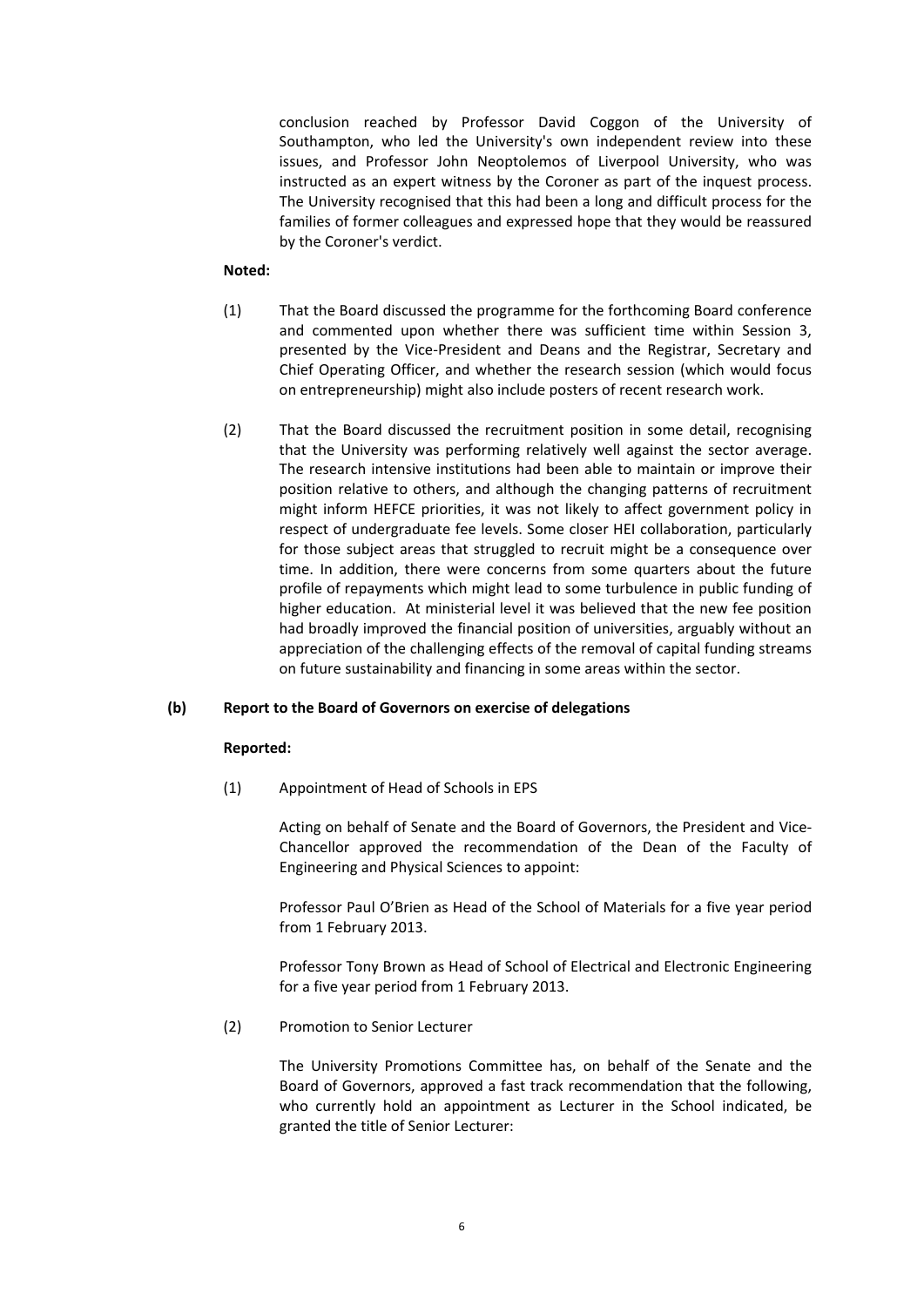*Faculty of Medical and Human Sciences*

*(with effect tbc)*

Dr Louise Connell **Dr Louise Connell** School of Psychological Sciences

*Faculty of Engineering and Physical Sciences*

*(with effect tbc)*

Dr Steven Magennis School of Chemistry

 (3) Seal Orders

Pursuant to General Regulation VII.4, the Common Seal of the University has been affixed to instruments recorded in entries no 1201 to 1240 (Seal Register 3).

#### **9. Board committee reports**

#### **(a) Audit Committee, 30 January 2013**

**Received:** The minutes of the Audit Committee meeting held on 30 January 2013, including the University risk registers and risk map and the University TRAC return.

#### **Reported:**

- (1) That the members were deeply saddened to hear of the passing of the former Chair of the Audit Committee, Kathleen Tattersall, OBE. Kathleen, a founder member of the Board of Governors in 2004, chaired the Audit Committee until September 2011, when she stood down from the governing body.
- (2) That the Committee considered a presentation from Dr David Barker, Head of Compliance and Risk, on the management of risk within the University. The risk registers of the Faculties and the Professional Support Services were also presented to the Committee to support the presentation.
- (3) That the Committee considered a report from Uniac on their UKBA audit, requested by the University, to provide assurance relating to the systems, procedures and processes in place to comply with the UK Border Agency (UKBA) requirements for Tier 2 licence holders ‐ employers recruiting international staff from outside the European Economic Area (EEA) under the immigration Point Based System (PBS). As a requirement of holding such licence, the University is subject to external audit by the UKBA, which assessed the University's compliance against UKBA guidance.
- (4) That the Committee received a presentation from Mel Lythgo, the Head of Cost Accounting on the University's TRAC return. TRAC (the Transparent Approach to Costing) is the standard method now used for costing in higher education in the UK. TRAC developed out of work by the Joint Costing and Pricing Steering Group (JCPSG) and was introduced after the Transparency Review in 1999 – a government policy study overseen by the Science and Engineering Base Co‐ ordinating Committee. The return would focus institutional attention on the issues of under‐pricing for external markets, work undertaken below the market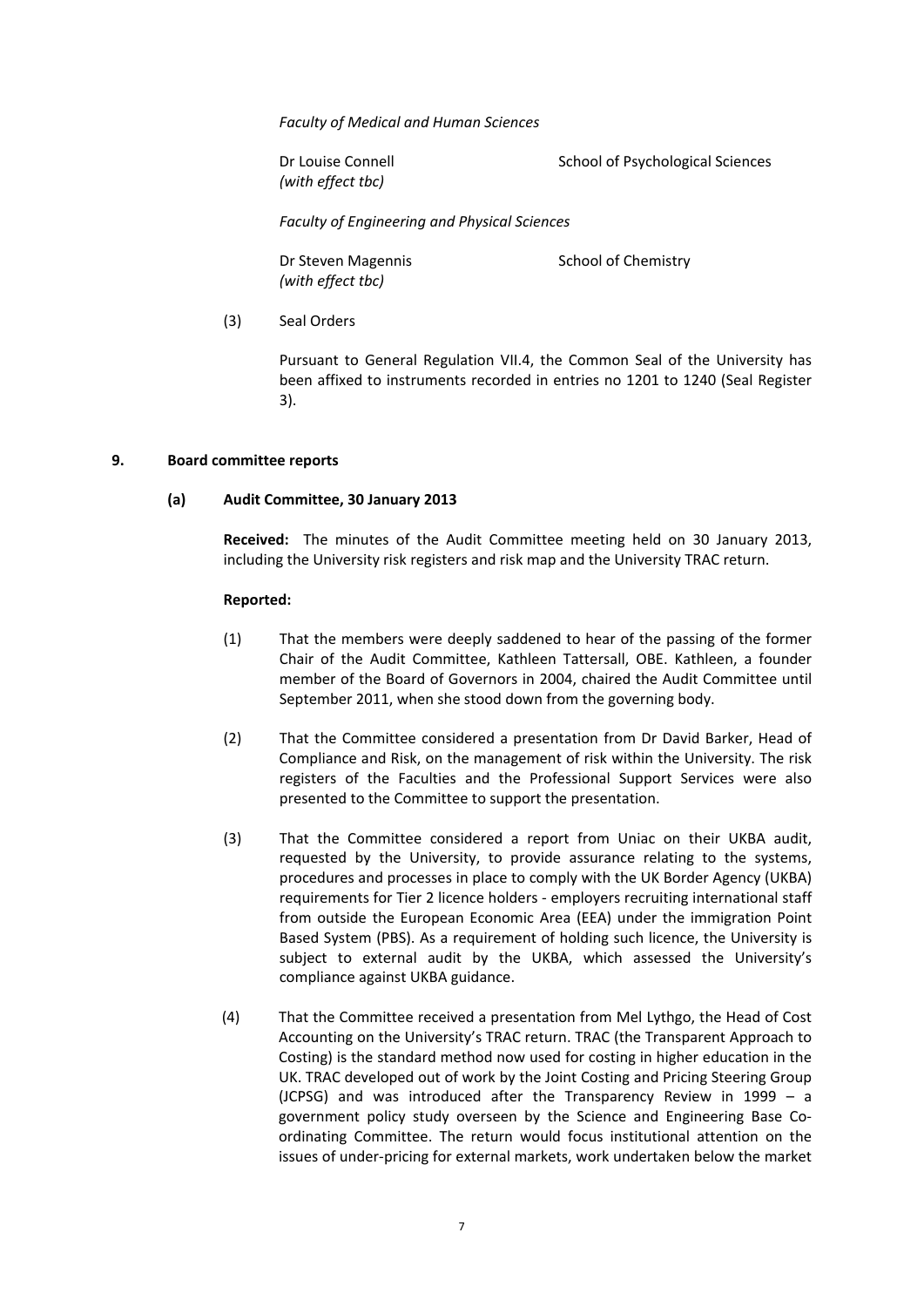rate, and, in some instances, the recognition of instances where the market rate is below cost.

#### **Noted:**

- (1) That, in bringing forward the institutional risk map and risk register, the Audit Committee had also considered the underpinning risk registers and noted the improved position on previous years. Three significant risks had been identified in relation to home recruitment, international recruitment (as influenced by tighter visa regulation and changing demand), and risks arising from the failure to implement a performance orientated culture within the University. The first two, relating to student recruitment, affect the sector, and therefore affect individual institutions to a greater or lesser degree dependant upon their profile. The third risk, related to the University specifically, concerned the capacity of the University to achieve its ambition without ensuring that the performance of staff was developed and supported at all levels.
- (2) That members commented that the three risks identified above were not reflected to the same degree in each faculty. An explanation for this was that the registers had been developed at the Faculty level, recognising that the sectoral or institutional risk had the potential to impact differently on the Faculties, because of their differing disciplines and recruitment profiles. It was also regarded as important that the Faculties developed their own risk registers, rather than having them imposed or pre-populated, so that the risk registers could be used to inform action and management plans and that the risks were 'owned', acknowledged and addressed. The next stage of reflection within the University was an iterative process, where the distribution and prioritisation of the risks would be tested with Faculties.
- (3) That the Board noted that risks that were categorised as red, should always be reported at the highest level, so that the Board could assess whether the plans to mitigate or address the risk were sufficient.
- (4) That the Board discussed the presentation of the risks within the register, reflecting uncertainty as to whether the risks were truly 'net', or presented at the level after factoring in all action taken in mitigation. It was confirmed in discussion that the risks in the register were presented in net form, however, in respect of the risk of failure to deliver a performance-orientated culture, there was an obvious time lag as the anticipated improvements in that culture would take place over years ‐ building upon the pilot work undertaken in Life Sciences and MHS. Over time, as these improvements were realised, it was anticipated that the risk level would diminish.
- (5) That the Audit Committee had judged that the prominence of the risk was critical, and that it was important to demonstrate that this risk was real such that action in respect of the people and development strategy received appropriate support and prioritisation. The Board agreed that the Audit Committee was the appropriate body to monitor this risk, and to alert the Board to any concerns it had about the University's ability to manage it.
- (6) That the Board noted the TRAC commentary and the year‐on‐year differences, and was pleased to note that TRAC was now being used to drive work and inform decision‐making. In reflecting on the figures, it was noted that for many staff the time allocation reflects only the split, not the total number of hours,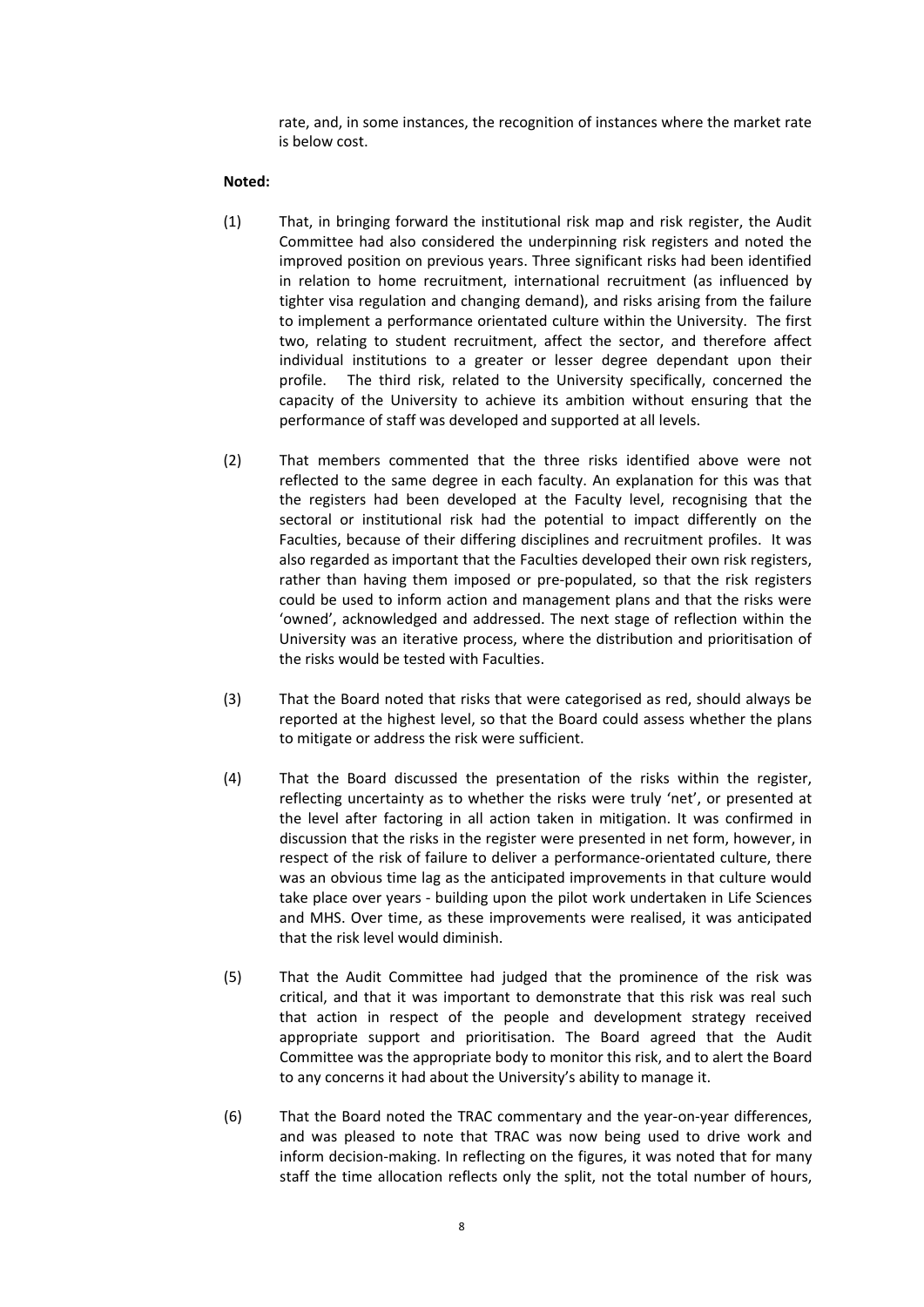and that therefore for some staff research time might be protected only at the expense of longer working hours.

#### **(b) Finance Committee, 22 January 2013, 11 February 2013**

**Received:** The minutes of the Finance Committee meeting held on 22 January 2013, and the extraordinary meeting of the Finance Committee held on 11 February 2013, to discuss the financing of the Estates Masterplan. Mr Guy Bagshaw from the University's advisors, NM Rothschild, was in attendance for this part of the meeting, with Diana Hampson, Director of Estates and Facilities.

#### **Reported:**

- (1) That Rothschild had been appointed as the financial adviser to the University to undertake the production of recommendations on the funding options available to the University (Phase 1). This report was considered at the additional meeting of Finance Committee which took place on Monday 11 February 2013, with Rothschild in attendance.
- (2) That Finance Committee received an update on the capital programme and noted the progress that had been made and that there were no financial risks associated with these projects at this time.
- (3) That Finance Committee noted the management accounts for November 2012 at the meeting. However, the December management accounts were presented to the Board for review, having been received and reviewed by Planning and Resources Committee on 5 February 2013.
- (4) That BlackRock, the University's Fund Manager, had attended the meeting of Finance Committee. They had presented a paper that showed performance to date slightly below benchmark for the three-year period. Finance Committee expressed some concerns in respect of this and these would be followed up by the Director of Finance.
- (5) That at the meeting of Finance Committee on 11 February 2013, there had been an extended discussion on the final report prepared for the University by Rothschild. The Rothschild report provided an analysis of the University's financing capacity and set out three financing options for the University's ten year capital development programme and their pros and cons, namely:
	- 1. incremental bank debt on a project specific or annual basis (potentially expensive, and could be limited by market availability)
	- 2. a series of private placements (PPs) (where the cons included risk of favourable terms not being available, covenants would be required)
	- 3. a public bond issue (which had modelled based on three wide‐ranging scenarios).

 The advice indicated that bank debt was not considered to be a feasible option. Rothschild also noted that the decision between bond and PP debt was finely balanced, but that a bond would be more attractive as it would provide certainty of funding to implement the strategic plan. In considering this, Finance Committee had been unanimous in recommending the public bond, which provided certainty and reduced refinancing risk, and low interest cost.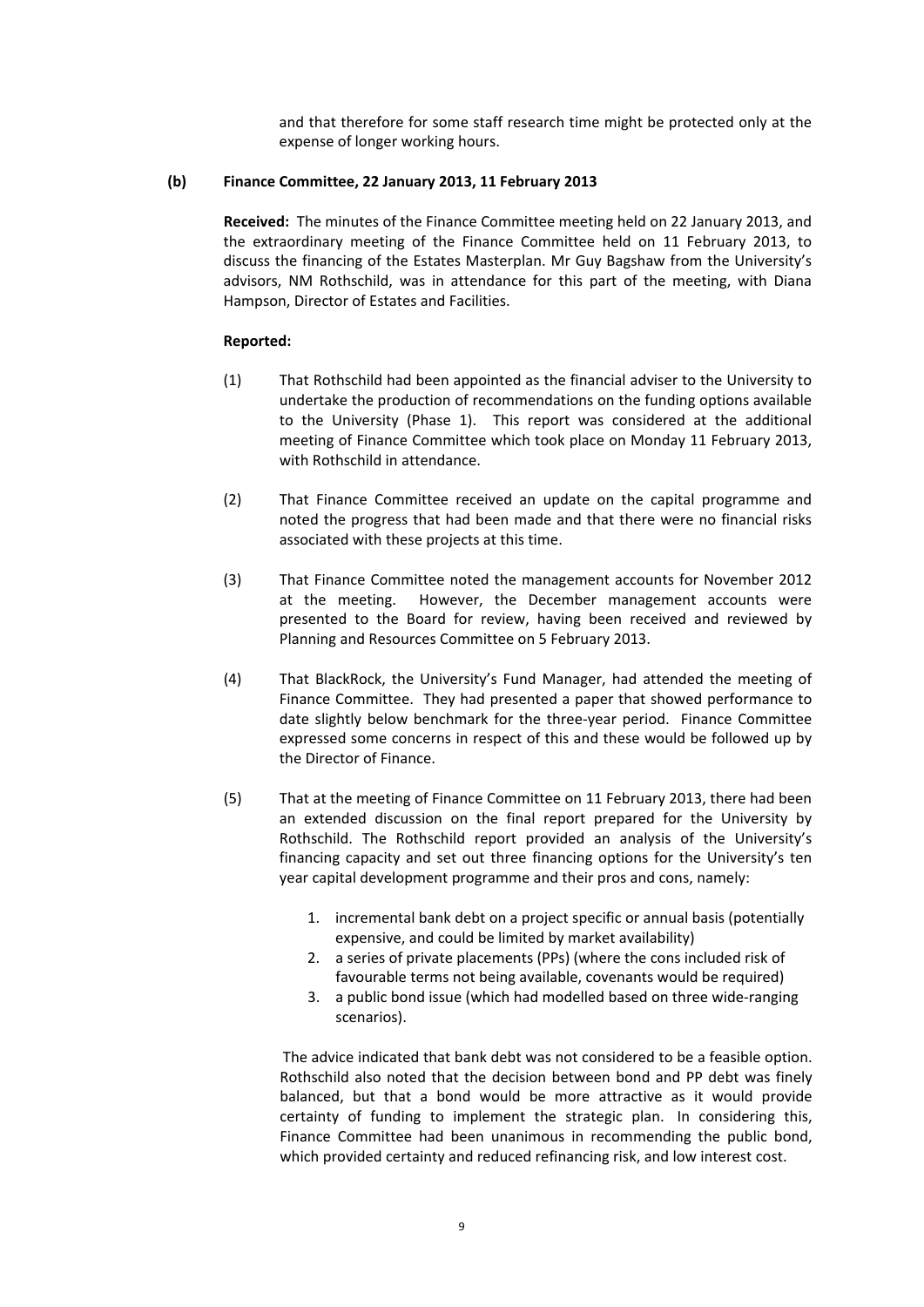#### **Resolved:**

- (1) That following extensive consideration the Board was able to provide "in principle" approval for the funding shortfall to be met by way of a public bond issue and had agreed that the University should seek to put this in place by the end of July 2013 (or sooner).
- (2) That the Board requested that further work should be done to review the scenario and sensitivity modelling performed by Rothschild, to undertake more robust, destructive testing, and to determine the quantum of the bond and the duration of the term in order to avoid any coincidence of timings with current loans.
- (3) That subject to the financial modelling, formal approval for the financing plan would be sought at an additional meeting of the Board to take place at the Planning and Accountability Conference on 19‐20 March 2013. This would enable additional analysis to be carried out whilst ensuring that momentum was maintained towards completion in July 2013. The University would also need to obtain a credit rating and the 'in‐principle' approval provided by the Board would enable the University to take steps to secure this.

#### **(c) Staffing Committee, 23 January 2013**

**Received:** An executive summary and minutes from the meeting of the Staffing Committee held on 23 January 2013.

**Resolved:** To approve the recommendations of the Staffing Committee that:

- (1) The University proceeds with the process outlined in the agreed contracts procedure to deal with those staff considered to be at risk on open ended contracts linked to finite external funding for the period through 1 September 2013 to 31 January 2014;
- (2) The University continues to ensure that all suitable and appropriate alternative strategies for resolution, including redeployment and restructuring, have been properly considered.

#### **(d) Remuneration Committee, 29 November 2012**

**Received:** An executive summary and minutes from the meeting of the Staffing Committee held on 29 November 2012.

**Reported:** That the Chair reported on the outcome of the Hay review of Grade 9 non‐ academic roles, which had addressed the measurement of job scale in the first instance and offered proposals for implementation and which were approved by the Committee. Further assessments of market comparison and of performance reward would follow in the process and would be reported when considered at the next meeting. In addition, the Committee approved a new remuneration package for the Chief Executive of UMI<sup>3</sup>.

#### **10. Report from Senate**

**Received:** A report on the business initiated at the meeting of Senate held on 6 February 2013.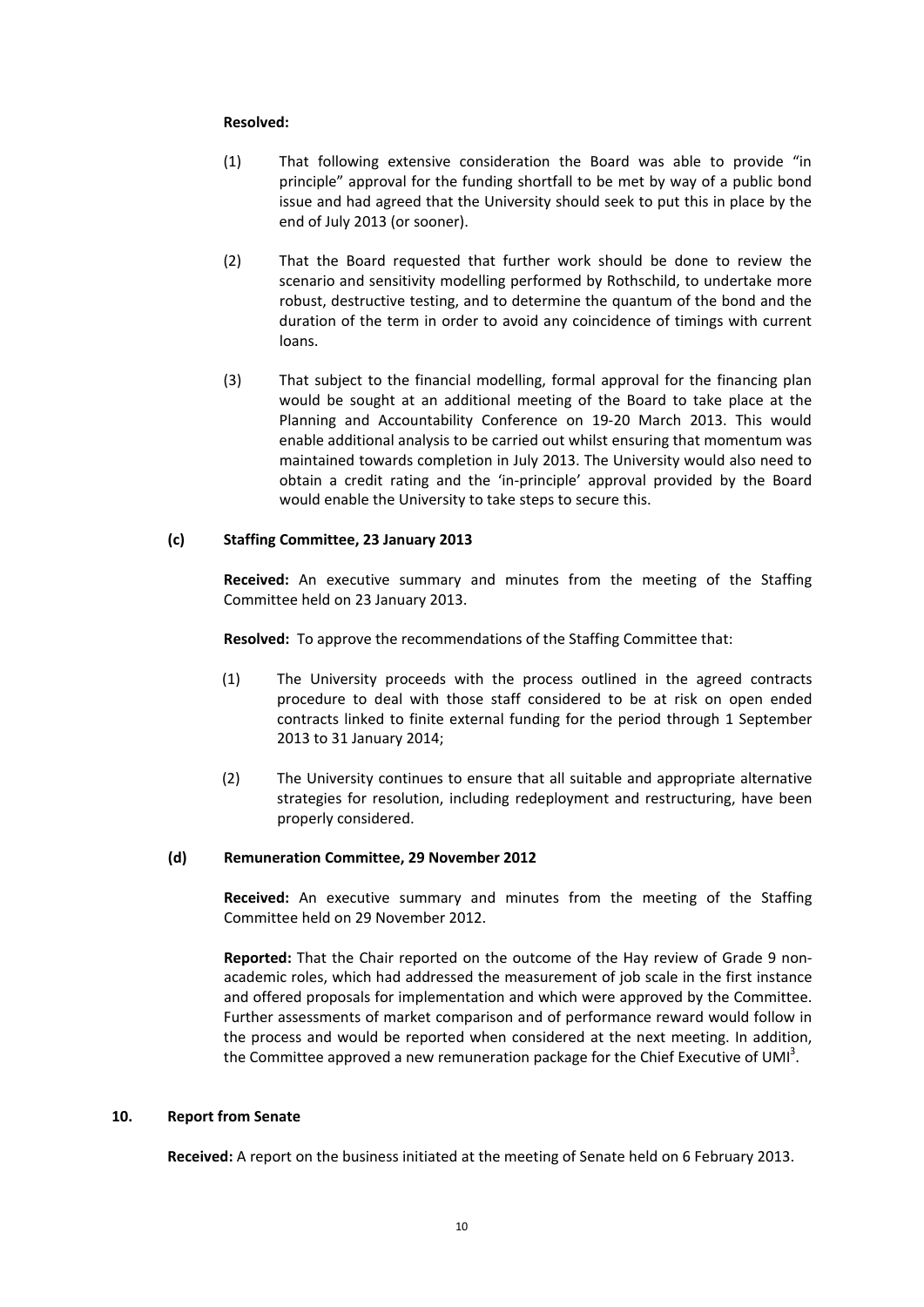#### **Reported:**

- (1) That Senate had received a summary of Dr David North's review of social responsibility and reports on confirmed student numbers for 2012 (following the HESES return in December 2012) and recruitment numbers to date for 2013.
- (2) That Senate had received a progress report on the creation of a new School of Environment, Education and Development.
- (3) That members had received an update from the Vice‐President for Teaching, Learning and Students on arrangements for a portfolio review of all undergraduate and postgraduate taught programmes. Members also agreed a number of minor amendments to the new undergraduate and postgraduate taught degree regulations, the need for which has arisen during their initial implementation, and agreed a recommendation to change the recording of advisor roles in Campus Solutions.
- (4) That the Vice‐President (Research and Innovation) reported on preparations for the implementation of open access publishing, the HEFCE consultation on the implementation of the UUK Concordat to Support Research Integrity, preparations for the REF2014, and the launch of the Research Data Management Service.
- (5) That members had considered the outcome of the desk‐based review of Senate effectiveness. This was presented as an analysis of Statute VII: The Senate. Senate noted that it has not undertaken a formal delegation process to delegate certain accountabilities to other groups within the University (i.e. responsibilities relating to recruitment, admissions and assessment; appointment of internal and external examiners; approval of new programmes; and approval and oversight of collaborative provision). It was therefore agreed that these formal delegations would be presented to the May meeting of Senate for approval.

#### **11. Planning and Resources Committee**

**Received:** A summary of matters discussed at the meeting of the Committee held on 11 December 2012.

#### **Reported:**

(1) That at its meeting on 11 December 2012, the Committee considered the draft management accounts for the period ended 31 October 2012. The Committee also received the guidance notes on budgeting and planning 2013‐19, noting that the planning process differed from previous years in that, for the first time, both the budget and projected years of the five‐year plan would be generated, reviewed and finalised simultaneously in a one stage planning process, rather than a two stage exercise as in previous years. The Committee also considered and approved the University's response to the HEFCE consultation Review of TRAC: Consultation on streamlining requirements and increasing transparency of the Transparent Approach to Costing. During the period of this report, the Committee received the Minutes of the Finance Sub‐Committee meeting held on 27 November 2012. The Committee noted the proposal to consider the provision of external funding for the capital programme in three phases, the appointment of Rothschild as financial advisor to the University to undertake Phase 1, and the establishment of a governance structure.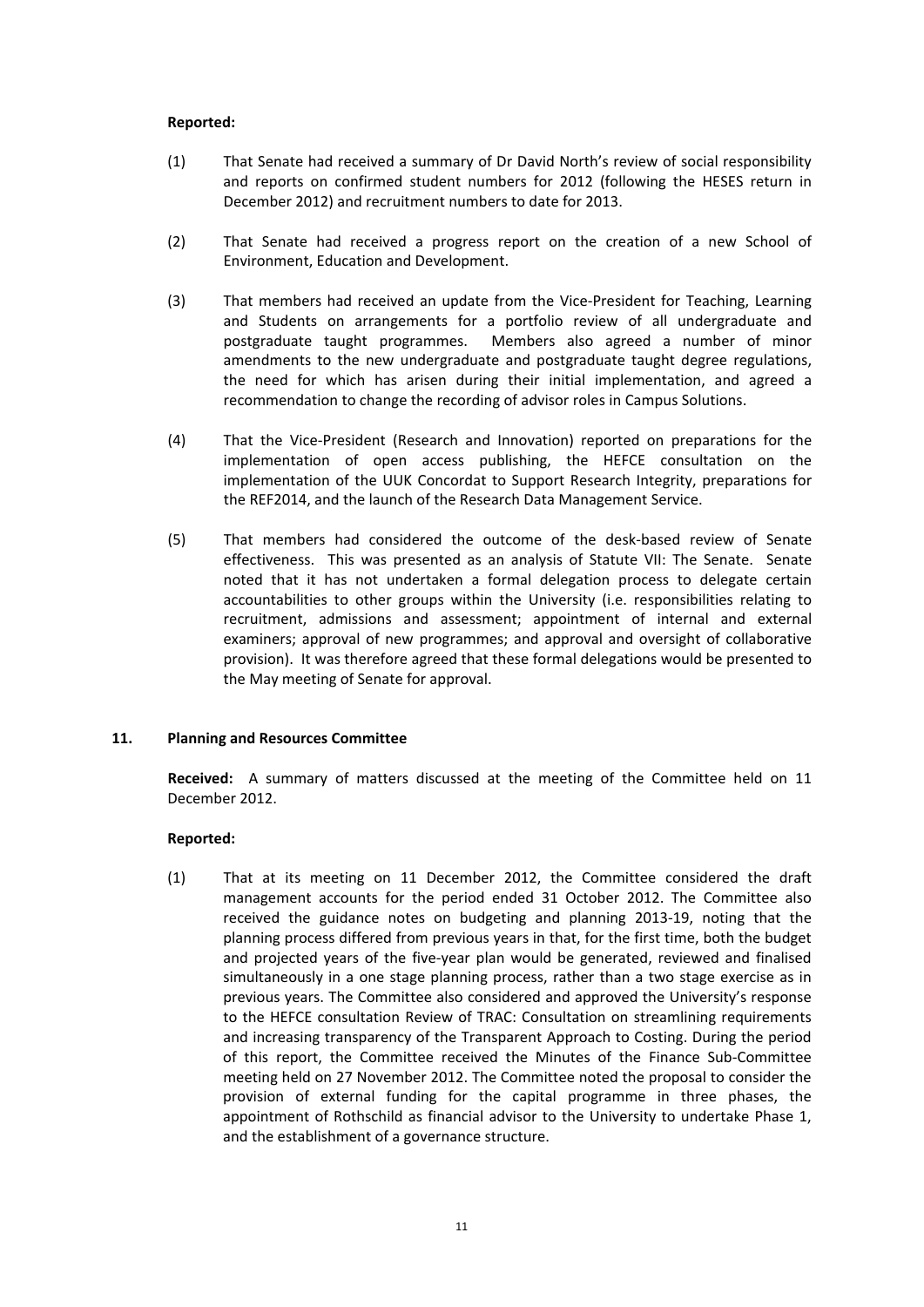- (2) That at its meeting on 11 December 2012, the Committee received a report of provisional full‐time and part‐time student numbers as at 1 December 2012, and provisional full‐time year '0' and year '1' student numbers as at 1 December 2012. The Committee noted that the provisional full-time figures were not what had been hoped, but were as expected. The University would be significantly below its student number control target, reflecting the decision not to drop grades in order to fill places, but it was thought unlikely that the University would be penalized for this in the next year. The Committee noted the importance of 2013 recruitment and conversion.
- (3) That at its meeting on 11 December 2012, the Committee noted that, following the Annual Performance Reviews 2012, the Senior Leadership Team had identified five key priorities on which to focus for 2013‐14:
	- Research income
	- Student recruitment (including portfolio review)
	- Student satisfaction
	- People Strategy
	- Delivery of the Estates Masterplan
- (4) That at its meeting on 11 December 2012, the Committee approved the figures to be included in the Office for Fair Access (OFFA) Monitoring Report for 2011‐12, for submission to OFFA/HEFCE by 10 January 2013.
- (5) That at its meeting on 11 December 2012, the Committee noted that the HR Sub‐ Committee meeting held on 11 December 2012 had considered the HR and Equality and Diversity key performance indicators as part of the Annual Performance Review process. The Committee also noted that the Direct Labour Organisation review had been completed and would be implemented in the new year and that the 2012‐13 pay offer was being implemented.
- (6) That at its meeting on 11 December 2012, the Committee received the Minutes of the Capital Planning Sub‐Committee meeting held on 30 October 2012 and noted that at the meeting on 4 December 2012, the Capital Planning Sub‐Committee had considered the environmental sustainability key performance indicators as part of the Annual Performance Review process.

#### **12. University Union Relations Committee**

**Received:** A summary of matters discussed at the meeting of the University - Students' Union Relations Committee held on 16 January 2013.

#### **Reported:**

- (1) That the Committee noted that the Financial Statements, previously seen in draft, had not been represented on this occasion. It agreed that the Statements should be presented to SUSC in April 2013.
- (2) That the Committee received an update report on the Review of the University Union relationship conducted in 2011, and noted that further work was required on the lease arrangements within the Union, before further consideration with Estates. The Chair agreed to set up a meeting between the relevant parties to ensure the issues were progressed.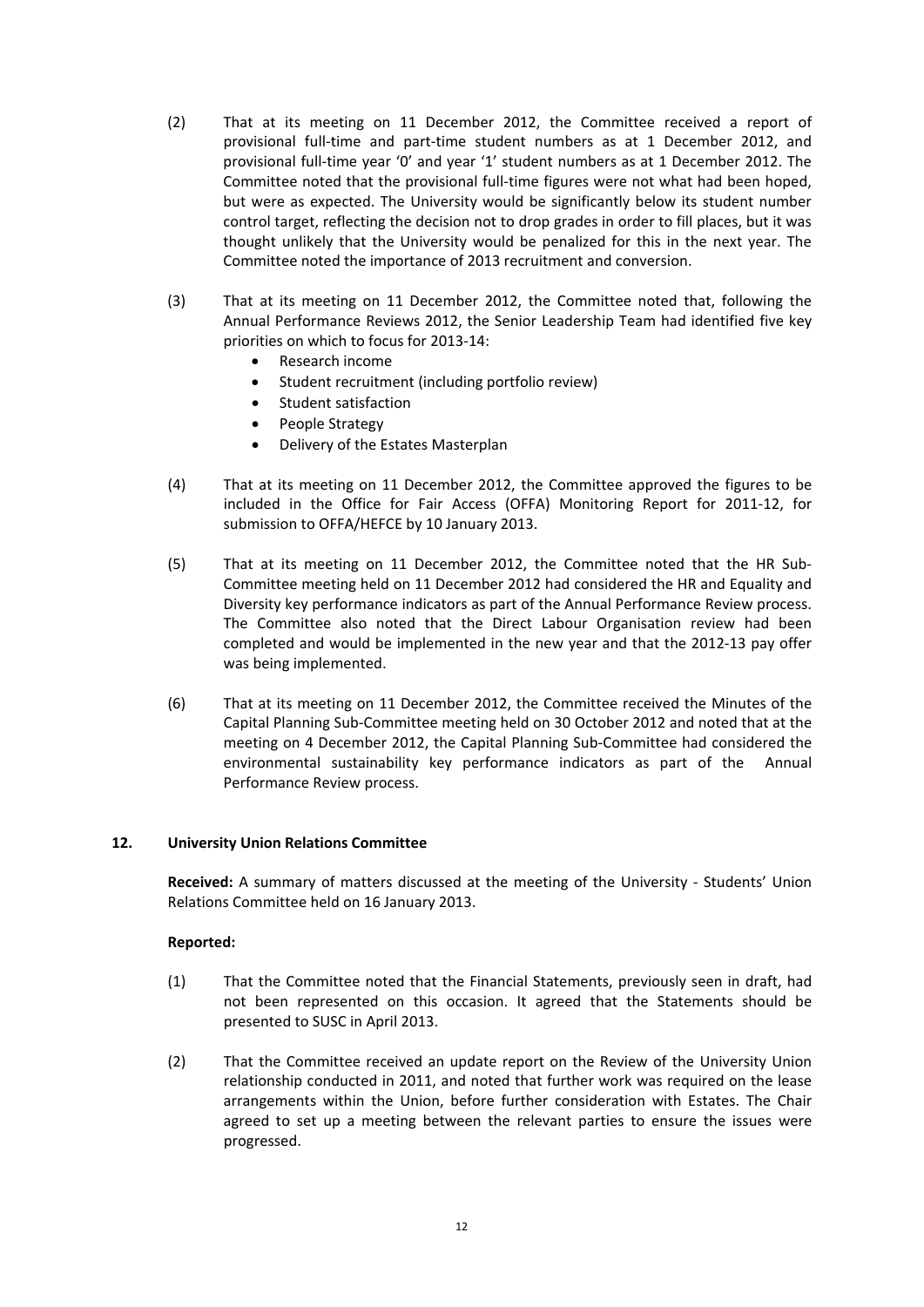- (3) That a Memorandum of Understanding between the Union and the University was agreed subject to the inclusion of a data sharing provision.
- (4) That the Committee reviewed the Code of Practice and proposed some minor amendments and some revisions to the timescales around the provision of accounts and returns. These changes would be made before the document was presented again to the Committee and then published.
- (5) That the Committee received the Union's bye‐laws and outside the meeting agreed to review them in detail and provide any comments to the Secretary. A sub-group would then convene to review any proposed changes, before they were taken back for review within the Union.
- (6) That the Students' Union was considered which provided information on a number of Assembly ideas, which were being taken forward within University staff. It agreed that the Committee should regularly consider a progress report on these ideas, to ensure they were followed up appropriately. The Union reported that three student trustees had been identified and would join the Trustee Board in February. An external trustee, Jan Sowa, a former non-executive director at NUS Services Ltd, would also be joining. 2 additional external trustees were being sought. The University offered any assistance required in terms of induction. The Committee also considered NSS responses in relation to the wider University and the Union, via Q23. The Committee also received a report on the development of the Union budget.
- (7) That the Committee considered and approved the revised Strategic Plan. The Union had captured feedback accurately and sharpened the KPIs to produce an impressive document (attached as an Appendix).
- (8) That the Committee noted the difficulties caused through the closure of the Learning Commons and the demands upon it and the Library following its re‐opening.

**Close.**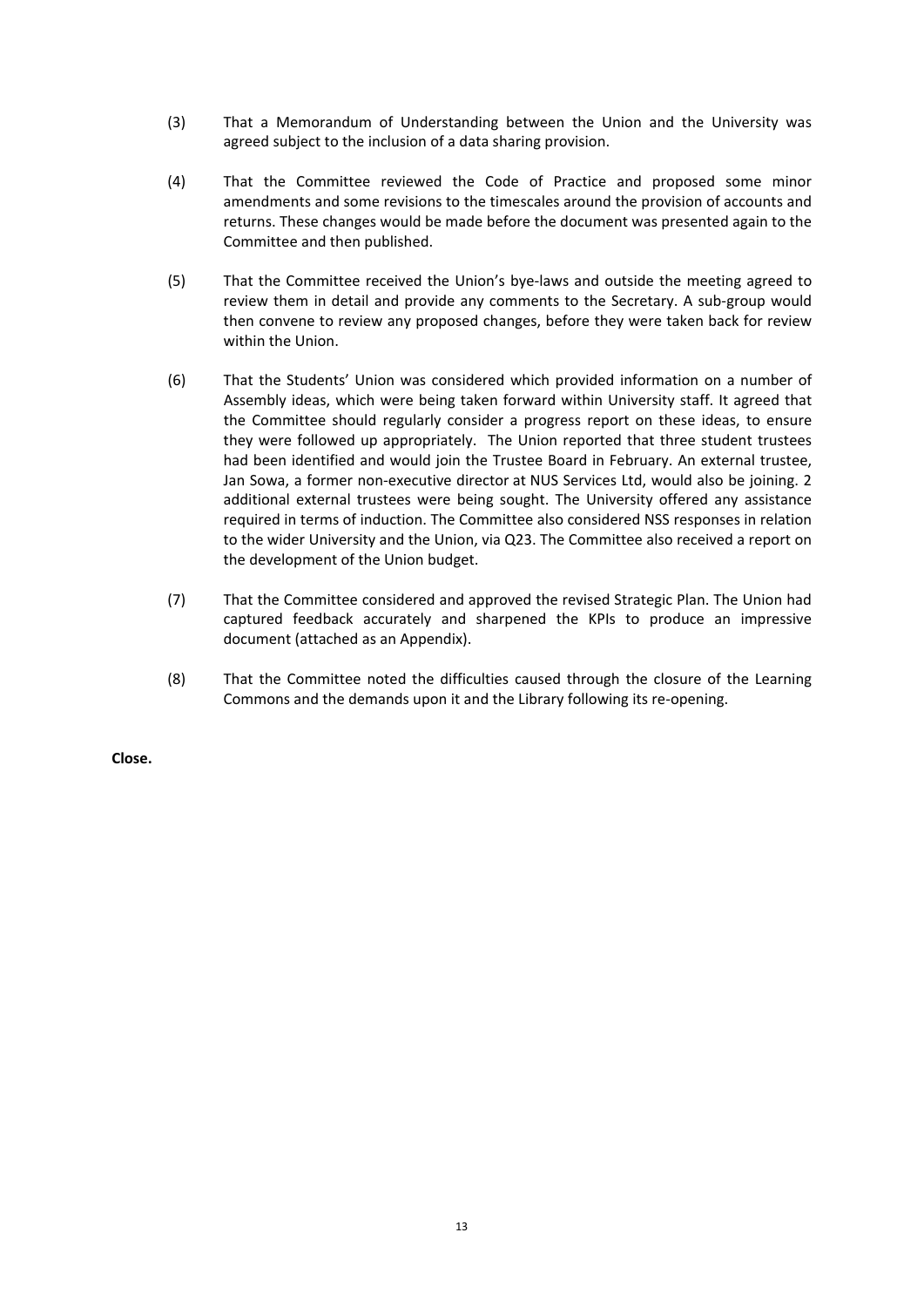





# **Strategic<br>Plan**  $2013 - 16$ <br>Manchester Students' Union  $2013-16$ <br>University of Manchester Students' Union





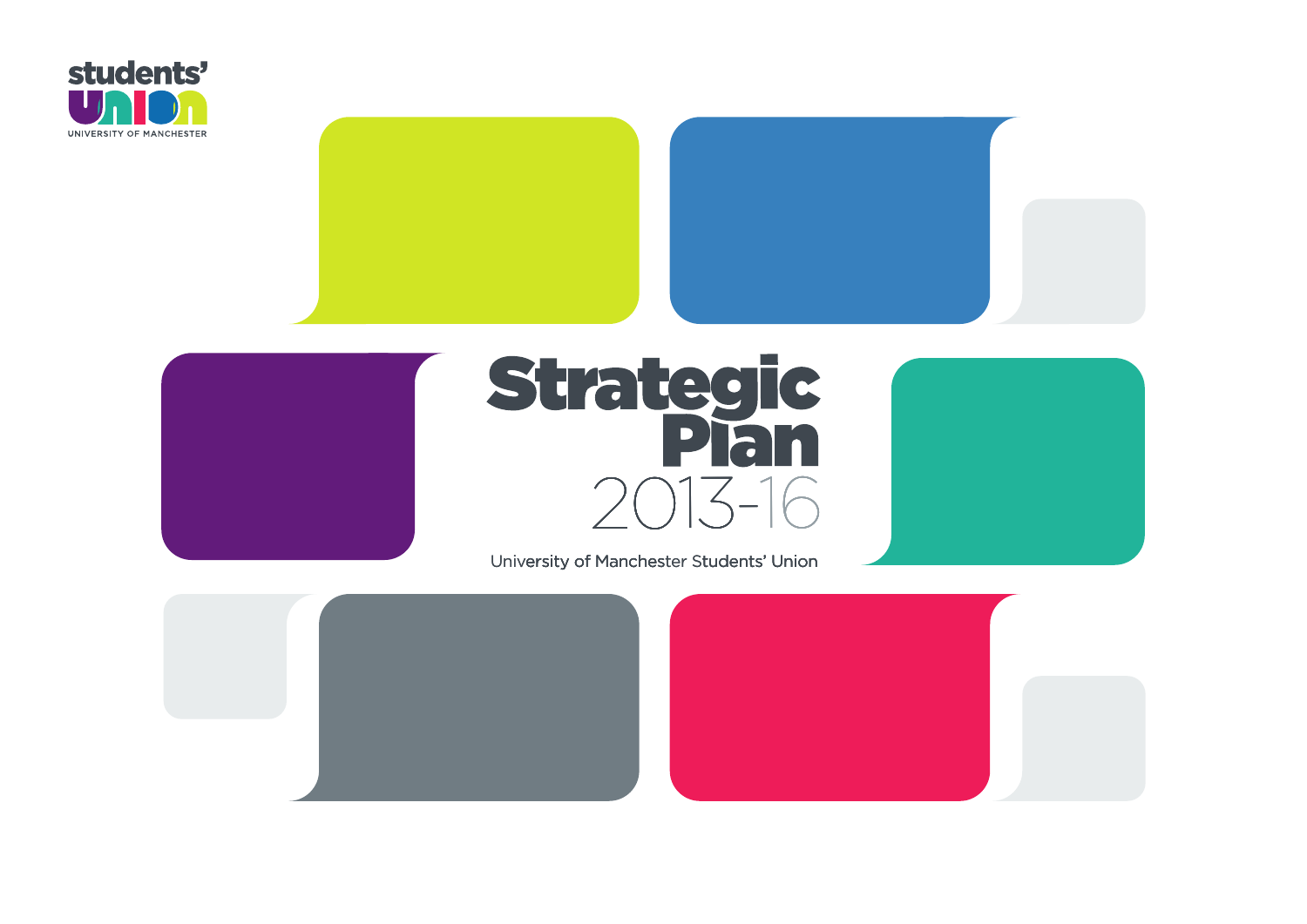

# **Contents** Strategic Plan

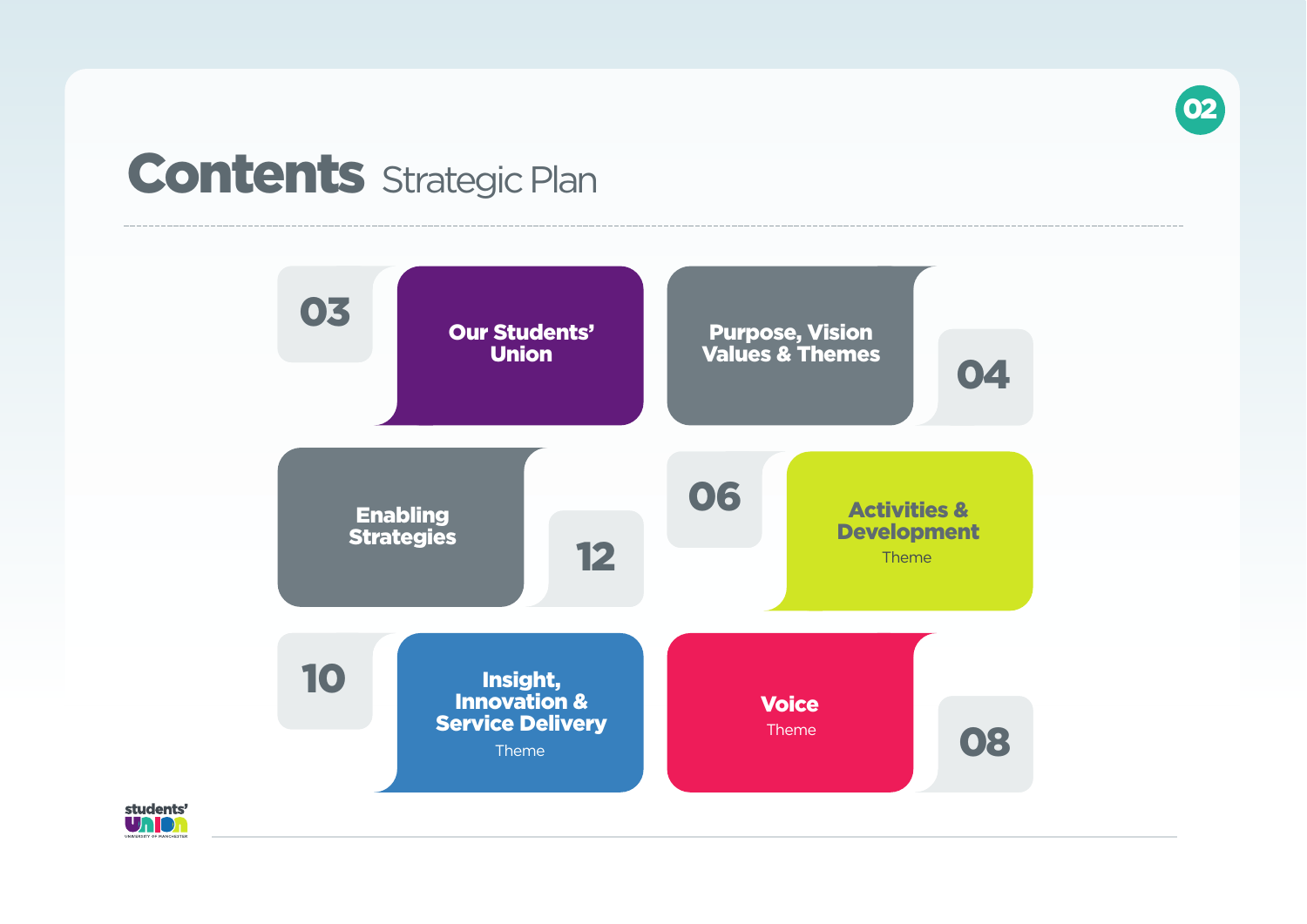

# **Our** Students' Union

**This strategy sets out our ambition to be a thriving, active and inclusive Students' Union. We believe that with a powerful voice, we can adapt and deliver relevant change for students at The University of Manchester and be firmly at the heart of student life. We aim to be the voice of students at Manchester, effecting change and enriching student life together.**

In 2011-12, we consulted with students about what the Students' Union should do. Now, in 2013, we are delighted to present the future of the Students' Union, outlined in a plan that will ensure our vision is achieved.

Our Strategic Plan has three themes and thirteen goals which link to our purpose, vision and values. Everything you read in this plan came from a review which involved a representative cross-section of over 1500 students.

Two Exec Teams were involved in its creation, and it was pulled together by the Exec Team and Staff Team in summer 2012.

Delivery began in January 2013 and we are pleased to be supported by the University in achieving this plan.

The Trustee Board are excited about leading a Students' Union that is now delivering for students at The University of Manchester. We're proud to have put the Students' Union on track to reaching its full potential and excited about what the future holds for students at the University.



To achieve our 2016 vision, the Students' Union will be working on many things but success will look like:



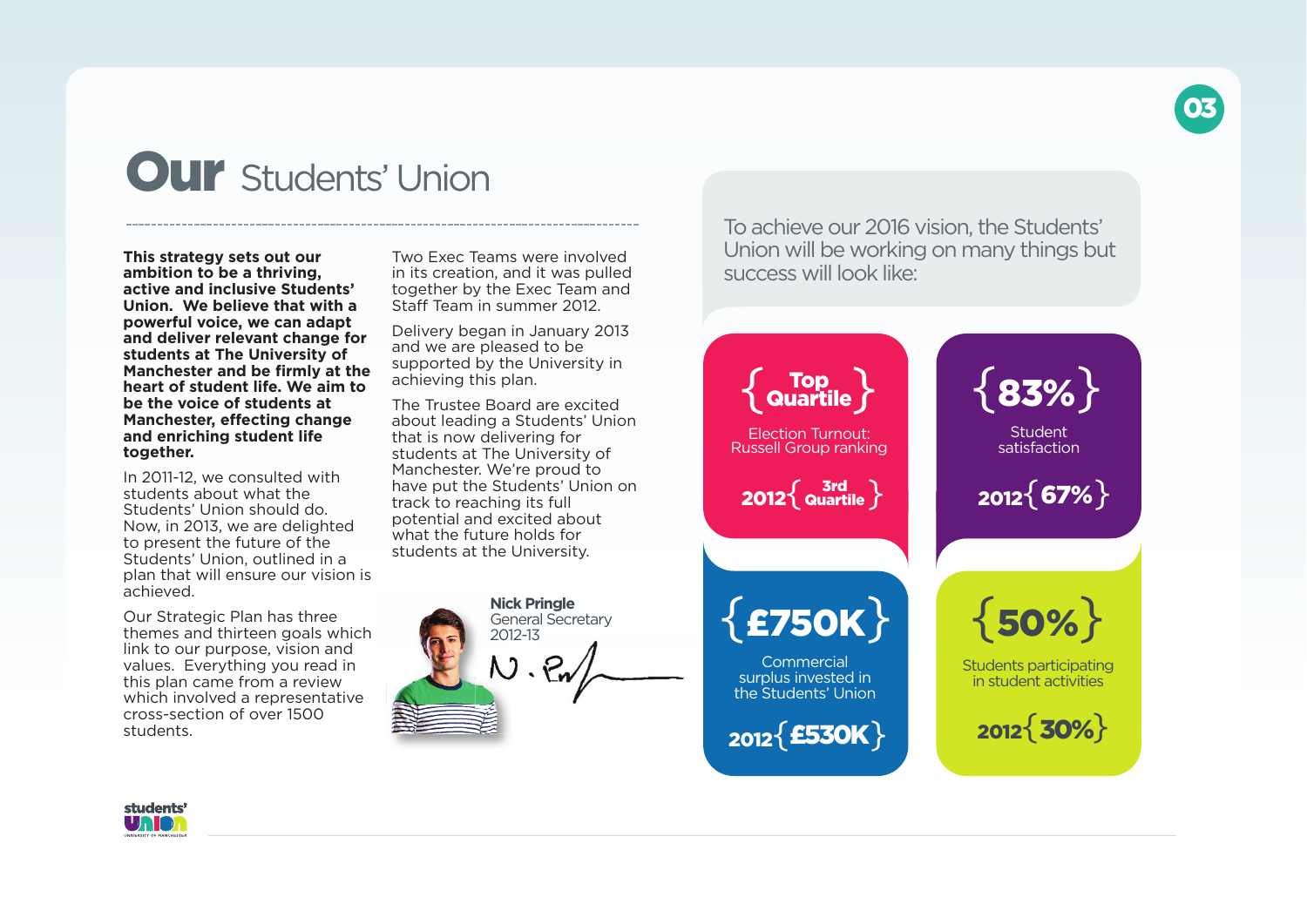

# **Our** Purpose:

# **Our** Values:

**<sup>2012</sup>**{**???**}

To be the voice of students at Manchester, effecting change and enriching student life together

# **Our** Vision:

By 2016, we will be a thriving, active and inclusive Students' Union. With a powerful voice, adapting and delivering relevant change for students, at the heart of student life



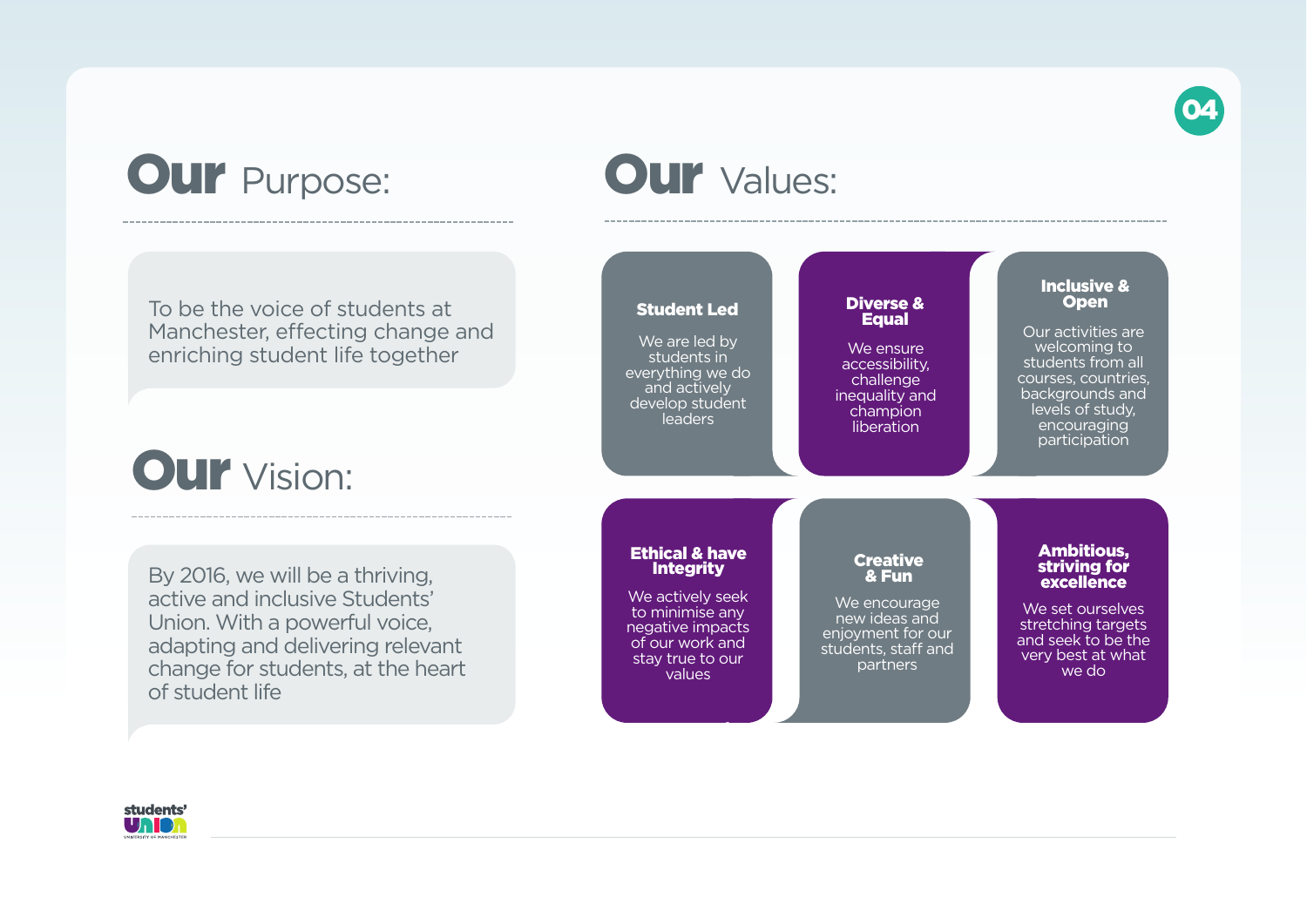# **Our Themes**

# Activities & **Development**

Every year our students take part in a wide range of activities that enrich their experience at University. We support them to set up and run over 250 societies, 30 voluntary projects for the benefit of the local community and fundraising initiatives raising half a million pounds a year for charity. All the activities are led by students.

We will improve support for activity leaders, creating more leadership roles and offering students more excellent opportunities to build friendships and communities, all of which will enhance their skills for the future.

The Students' Union is led by a team of elected students, who work hard to ensure that students are at the heart of decision making on issues that affect them. We train and support hundreds of students who take on representative roles to ensure that students' voices are heard in their courses and across the University.

We encourage and facilitate students to make positive changes for each other and the world around them and have a proud heritage of campaigning.

We will build on these strong foundations to ensure that every student can express their voice through the Students' Union.

# **Theme: Theme: Theme:**

**05**

# Voice **Insight,** Innovation & Service Delivery

Our services and facilities, whether venues, catering, bars, shops or advice, seek to provide the best possible service for students.

We will ensure we have the insight into student life to create services and activities that offer excellent student experiences.

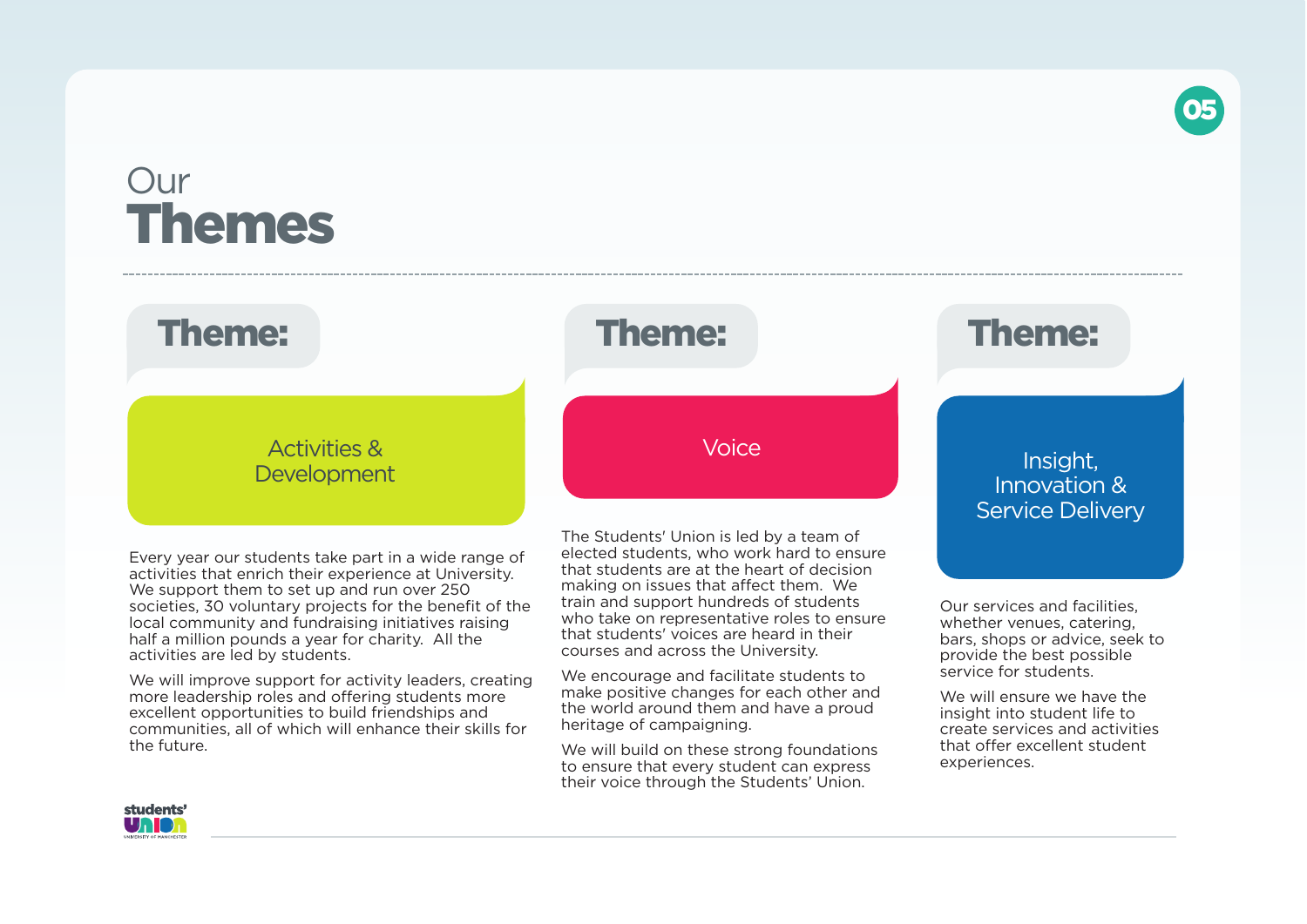

# Theme **Activities& Development**

# **Goal:**

Provide outstanding student volunteering experiences

### **Goal:**

Bring students together to create a strong student community and encourage students to make a positive contribution to local communities

# Work in partnership with the University to

provide clear information on volunteering opportunities Increase financial resource available to support student-led activities

**How we will achieve this:**

Increase space and flexibility of space for student-led activities

Develop the Students' Union staff team to provide excellent volunteer management and support for all volunteers Offer excellent training for all student volunteers

#### **Success:**

Achieve the Investing in **Volunteers** quality mark

# **How we will achieve this:**

Support residents' associations as a key part of our student community

Work in partnership with the University to support students living in private accommodation to engage with local community initiatives including through community reps

Provide training and coaching to enable students to make a positive impact on the wider community

Support course, cultural and faith based societies to build student communities Provide space, equipment and staff support to enable student media to flourish

### **Success:**

In partnership with the University, establish a measure for social impact of student activity in the local community and improve against this measure year on year

# **Goal:**

Provide a diverse range of accessible opportunities that students recognise as improving their employability and enhancing their personal development



# **How we will achieve this:**

Working in partnership with the Careers and Employability Division, provide training and self-reflection tools to enhance employability of student volunteers

Develop accreditation opportunities for student volunteers and leaders to prove their personal development

Further enhance the long-term employability benefits for the 250 student staff employed annually

### **Success:**

In partnership with the University Careers and Employability Division, establish a measure for impact of student activity on employability and improve against this measure year on year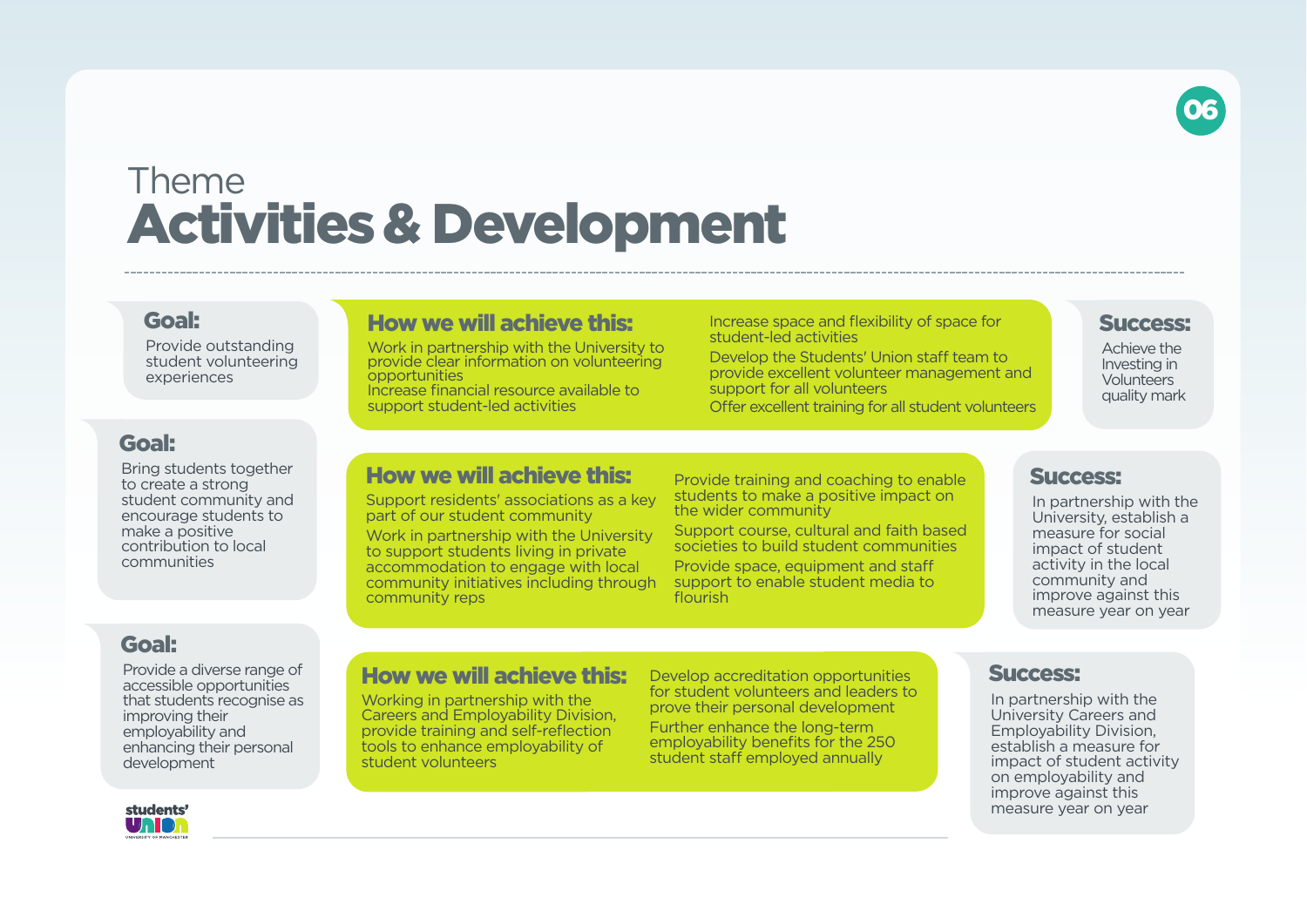

# Theme **Activities& Development**

# **Goal:**

Encourage a sense of social responsibility and citizenship in our students

### **How we will achieve this:**

Develop and enhance meeting spaces to accommodate demand for student events

Engage students in the big issues through speaker events, campaigning activities and student media

Encourage Manchester students to be ambassadors for Higher Education and leaders in access work

Prepare students to be future socially responsible leaders through leadership and volunteering opportunities

Ensure a strong positive media presence emphasising the work being done by students in the local community

#### **Success:**

3000 students volunteering with Student Action and RAG

# **<sup>2012</sup>**{ } **1600**

### **Goal:**

Increase active student engagement in high quality accessible student activities through the development of existing opportunities and the creation of new ones

# **How we will achieve this:**

Support students to set up new societies covering new interests, campaigns, communities and academic interests

Provide specialist staff support for student societies, enabling and challenging them to offer more and more ambitious activities

Support student activity leaders to increase the inclusivity of their activities, reaching out to students from all liberations groups, backgrounds and levels of study

Build on current activities to create new, high quality, mass participation Union events

Develop new and valuable volunteering opportunities for students through Student Action, RAG, widening participation projects and student media

Support societies through a funding model which encourages activity and supports society development

### **Success:**

40,000 society memberships



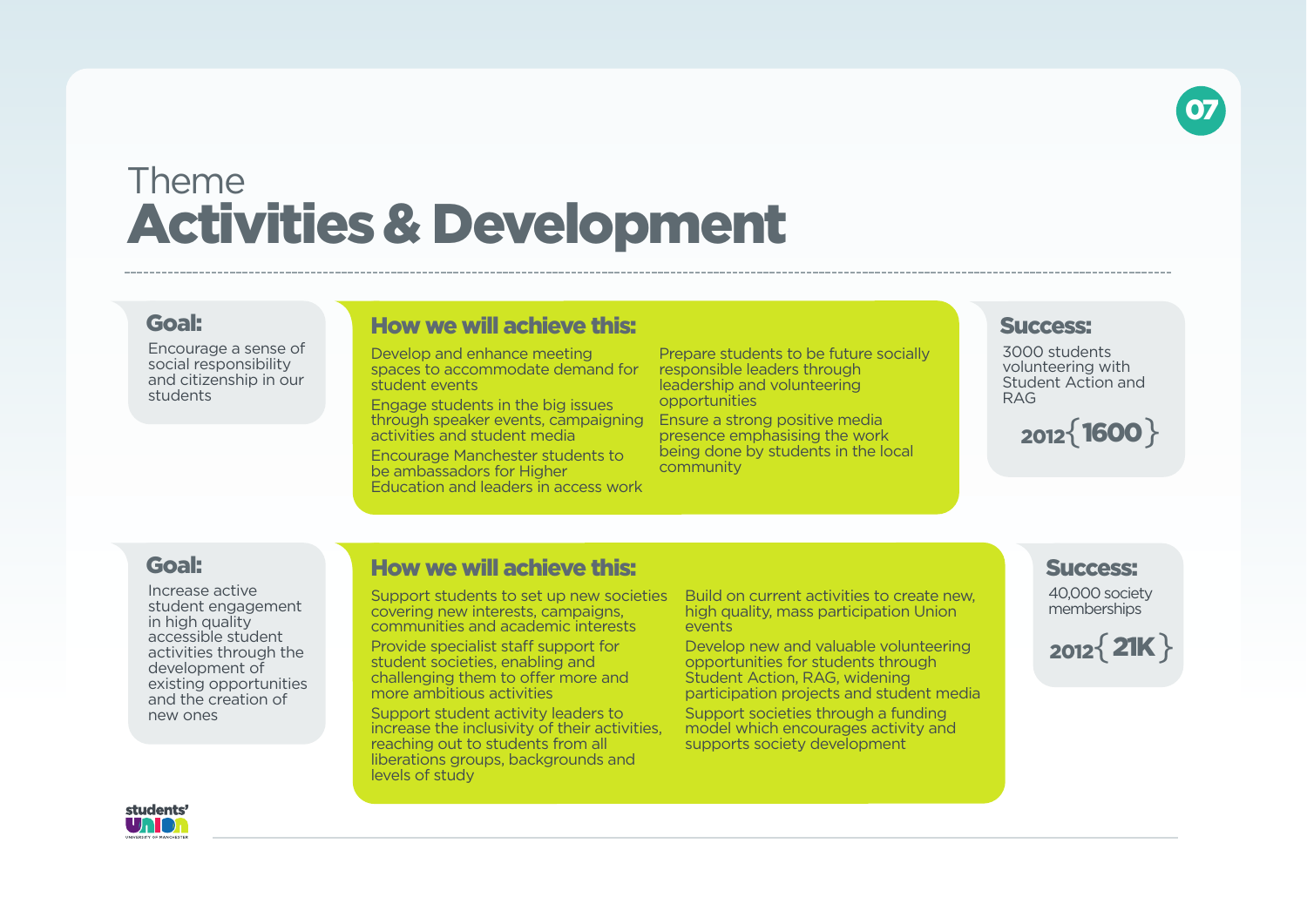

# Theme **Voice**

### **Goal:**

Run and facilitate researched, effective and well organised campaigns that achieve outcomes and impact

# **How we will achieve this:**

Support campaigning groups to increase the inclusivity of their activities, reaching out to students from all liberation groups. backgrounds and levels of study

Establish a system for measuring campaigning impact and measure improvements

Provide training for student activists Focus resources on high impact campaigning

#### **Success:**

500 students trained in activist skills annually

 $2012$ {  $25$  }

# **Goal:**

Build a student rep system in which course reps are integral to improving the student experience

# **How we will achieve this:**

Ensure partnership working between the Students' Union, University, schools and faculties Provide a range of training and networking opportunities for reps Partnership between student representatives and University staff producing year on year improvements in student satisfaction

Ensure course representatives are at every level on every programme across the institution and that the Union is in contact with them

Develop opportunities for reward and recognition of reps that have high levels of participation

Provide direct staff support to reps in planning and implementing their activities

# **Success:**

In partnership with the University, establish a measure for student satisfaction with representatives and a measure for the impact of representatives, and improve on these year on year.

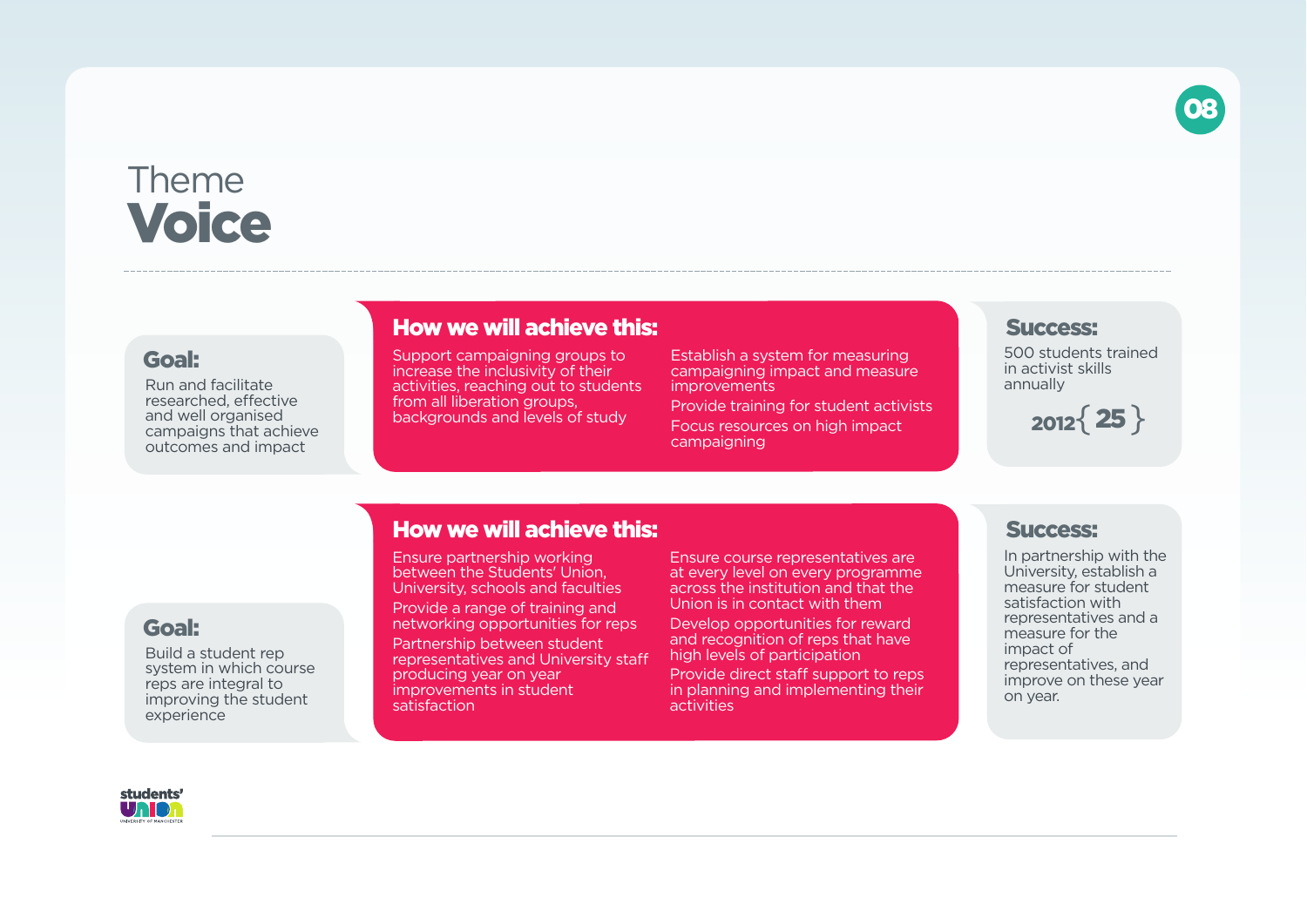

# **How we will achieve this:**

Provide excellent training and support for student representatives

Ensure that there are trained student representatives at the heart of decision making bodies in the University where decisions affecting students are made

In partnership with the University, ensure appropriate student representation on new committees and working groups when they are formed

Develop specialised approaches to engage specific groups of students including postgraduate and international students, distance learners and liberation groups

Take a whole Union approach to involving students in elections and referenda

Communicate how decisions in the Union and involving representatives are made and what impact decisions have for students

#### **Success:**

Students are involved in all key University decisions affecting their experience in appropriate ways, as recorded in the Students' Union annual impact report

**09**

# **Goal:**

**Goal:**

students

The work of the Students' Union Exec Team will be understood and highly valued by

Ensure that students are at the heart of decision making

# **How we will achieve this:**

Promote the Exec Team and their roles to all students before arrival, at achievements to the student body welcome and on an ongoing basis Provide excellent training and staff support for the Exec Team to ensure that they achieve their full potential

Communicate Exec Team

Empower Exec Team members to spend at least one day a week communicating directly with students

#### **Success:**

At least 50% of students use their vote in Exec Team **Elections** 

**<sup>2012</sup>**{ } **20%**

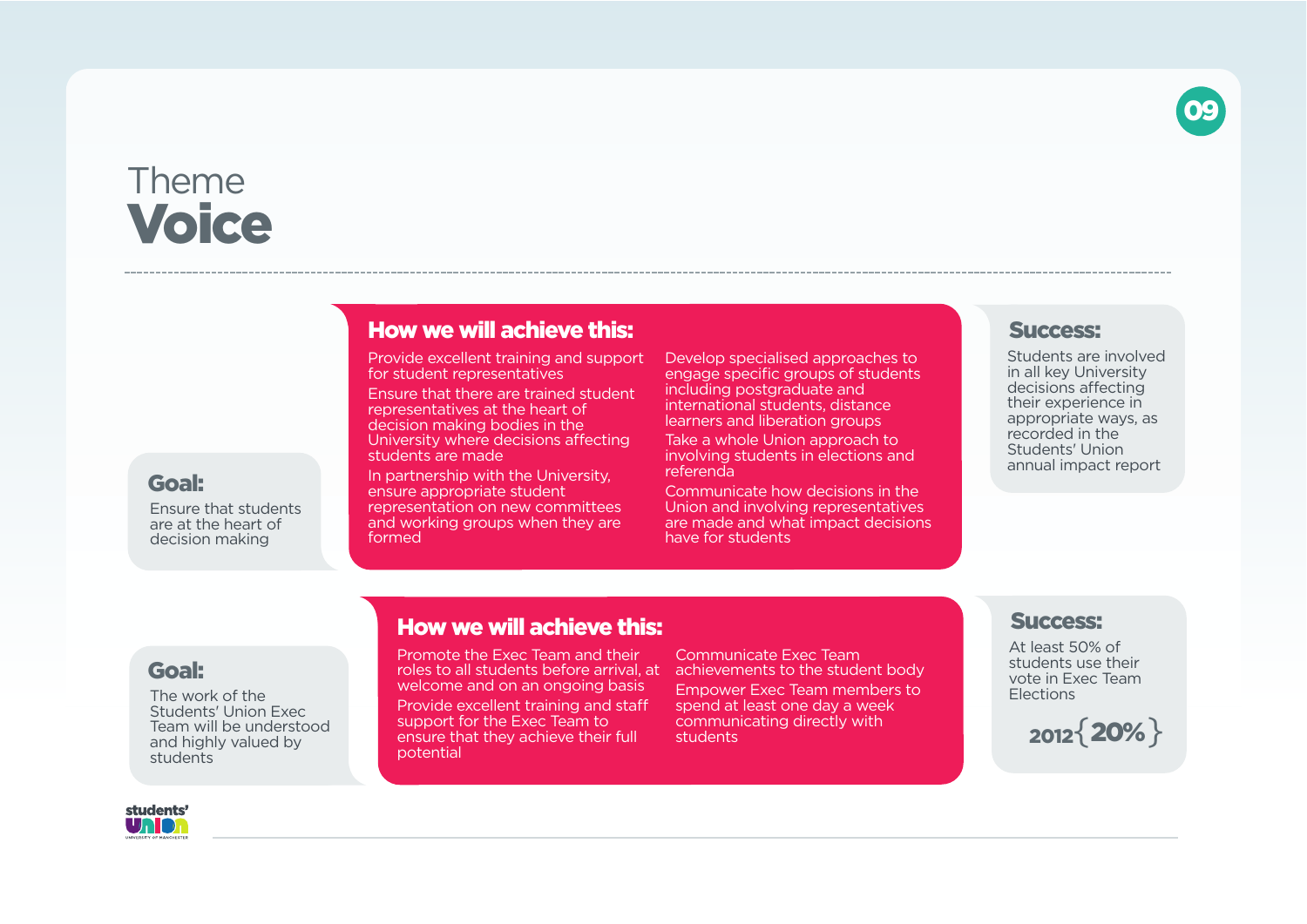# **10**

# Theme **Insight, Innovation & Service Delivery**

### **Goal:**

**Continually** understand the needs of students and everything we do

Continually innovate and develop our offer and services to meet student needs

# **How we will achieve this:**

Conduct qualitative or quantitative research on annual basis to better understand the changing demands of our membership

See the Union and University Relationship Committee contributing towards the development of Students' Union strategy Support transparent and accessible democratic processes

Use insights from our work advising students to inform policy and representation work

Work with student representatives throughout the University to gather student views

#### **Success:**

95% mystery shopping satisfaction scores across the services

stakeholders to inform

# **How we will achieve this:**

Carry out annual planning to allow for capacity for new ideas

Invest in staff training and development to achieve great things

Ensure value for money in services provided across the organisation, both commercial and membership

Encourage students, student representatives and staff to innovate and provide resource to implement new ideas

#### **Success:**

10 invitations to share our practice and expertise at sector events annually



**Goal:**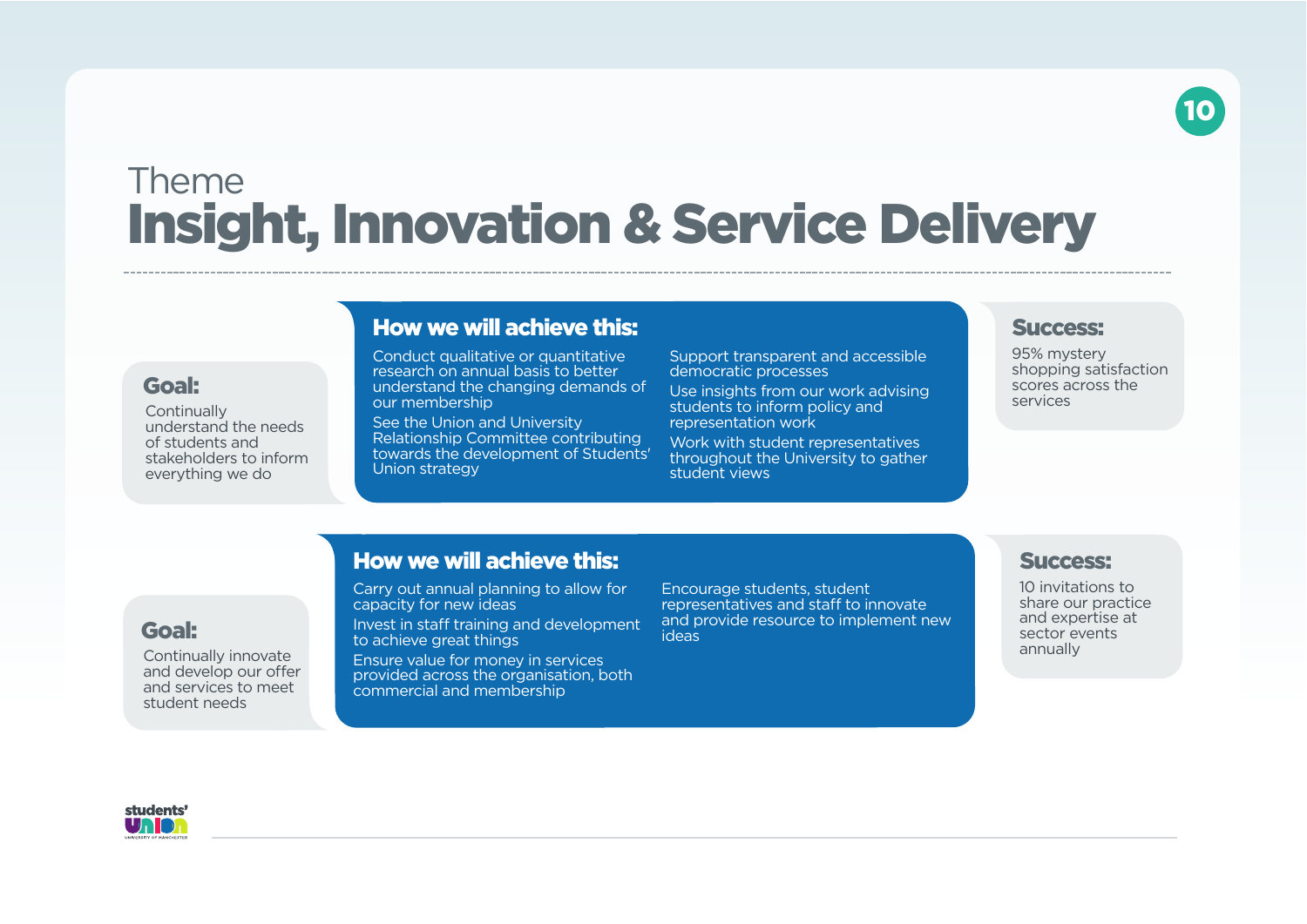# Theme **Insight, Innovation & Service Delivery**

#### **Goal:**

Understand students' digital lives and develop ways to provide services and create communities for students digitally

# **How we will achieve this:**

Conduct research into social media and technological trends and student **lifestyles** 

Fully implement the NUS Union Cloud web platform

Develop new online services and online dimensions to existing services Build a strong social media presence that students want to connect with Offer up-to-date IT facilities and services

#### **Success:**

400,000 visits to the Students' Union Website annually

**11**

# **<sup>2012</sup>**{ } **250K**

### **Goal:**

Have an outstanding advice service that all students know about and that informs our policy and campaigns

### **How we will achieve this:**

Work in partnership with the University to agree appropriate information exchange to support students through the complaints and appeals process

e rightst quality and support for all support for all support for all student volume  $\alpha$ Provide staff with training and development to ensure that the advice and support offered is of the highest quality

volunteers.

Ensure opening times and access routes to the service are made more flexible to ensure everyone can access the support they require

Work with the University to clearly define advice provided by the Students' Union and how it complements University provision

### **Success:**

85% of students involved in formal university procedures (e.g. complaints, appeals, malpractice, disciplinaries) are supported by the Advice Service

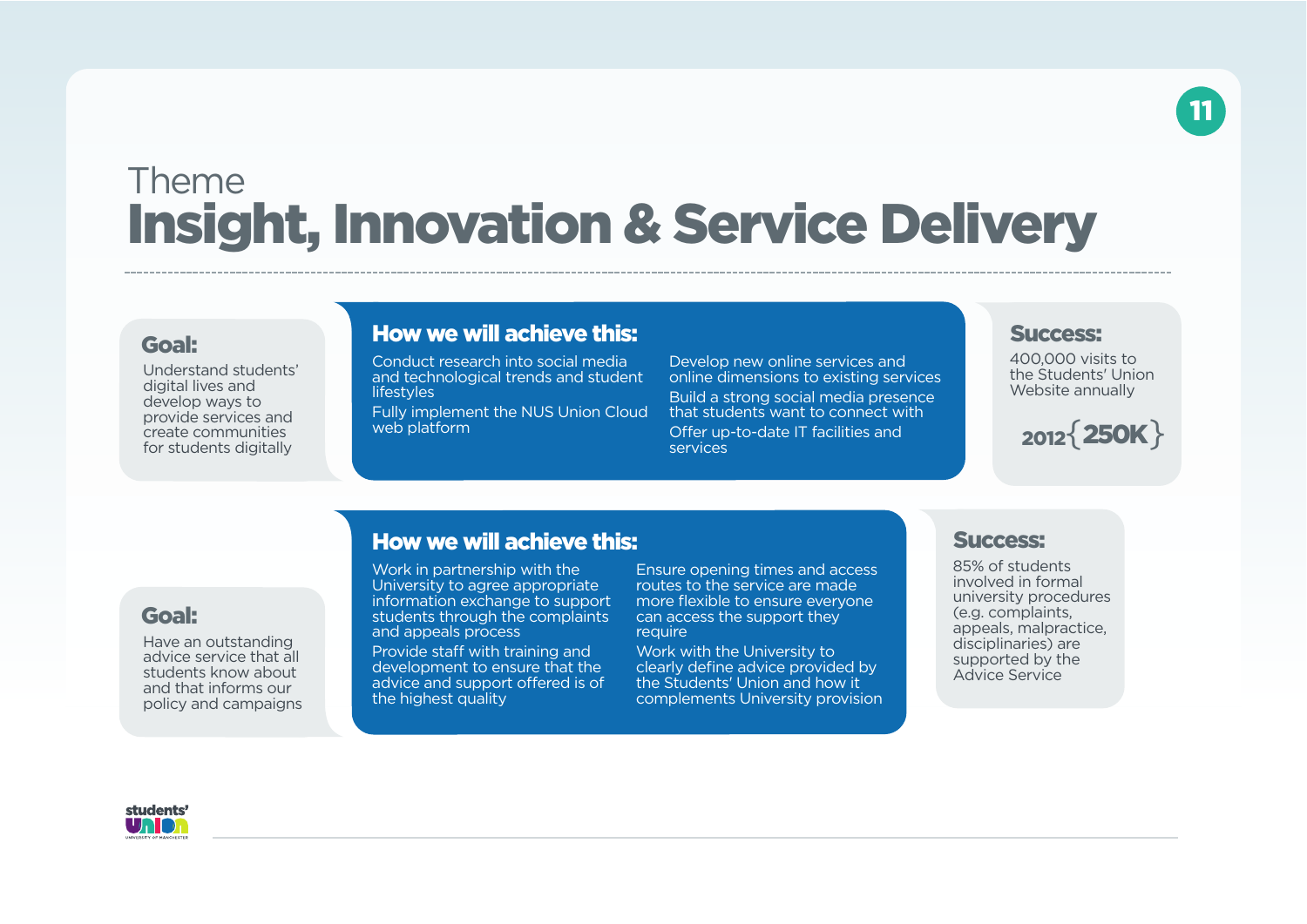**12**

# **Enabling Strategies**

**Pe o ple**

# **Enabling Aim:**

To have a robust People Infrastructure, recruiting and retaining specialist staff who are leaders in their field

# **How we will achieve this:**

Invest in training and development for the Staff Team, creating opportunities for them to deliver excellent activities and services for students

Implement talent management approaches to ensure that we recruit and retain the best people for new roles

**Fa cilities**

### **Enabling Aim:**

To have appropriate and accessible space and facilities available for all the Union's activities

# **How we will achieve this:**

Set aside the financial resources to enable us to maintain and develop our physical spaces to ensure we can continue to deliver what students want statutory obligations on access

Conduct impact assessments to ensure that the future planning of building development exceeds

### **Enabling Aim:**

Conduct robust financial planning, annually and strategically, and build a strong Trustee Board to ensure effective financial oversight

### **How we will achieve this:**

Undertake accurate strategic and operational financial planning that is delivering robust management account information to enable review and development

Ensure that funding is placed in the right area of the Union's activities in line with the planned development



**Fin a n ce**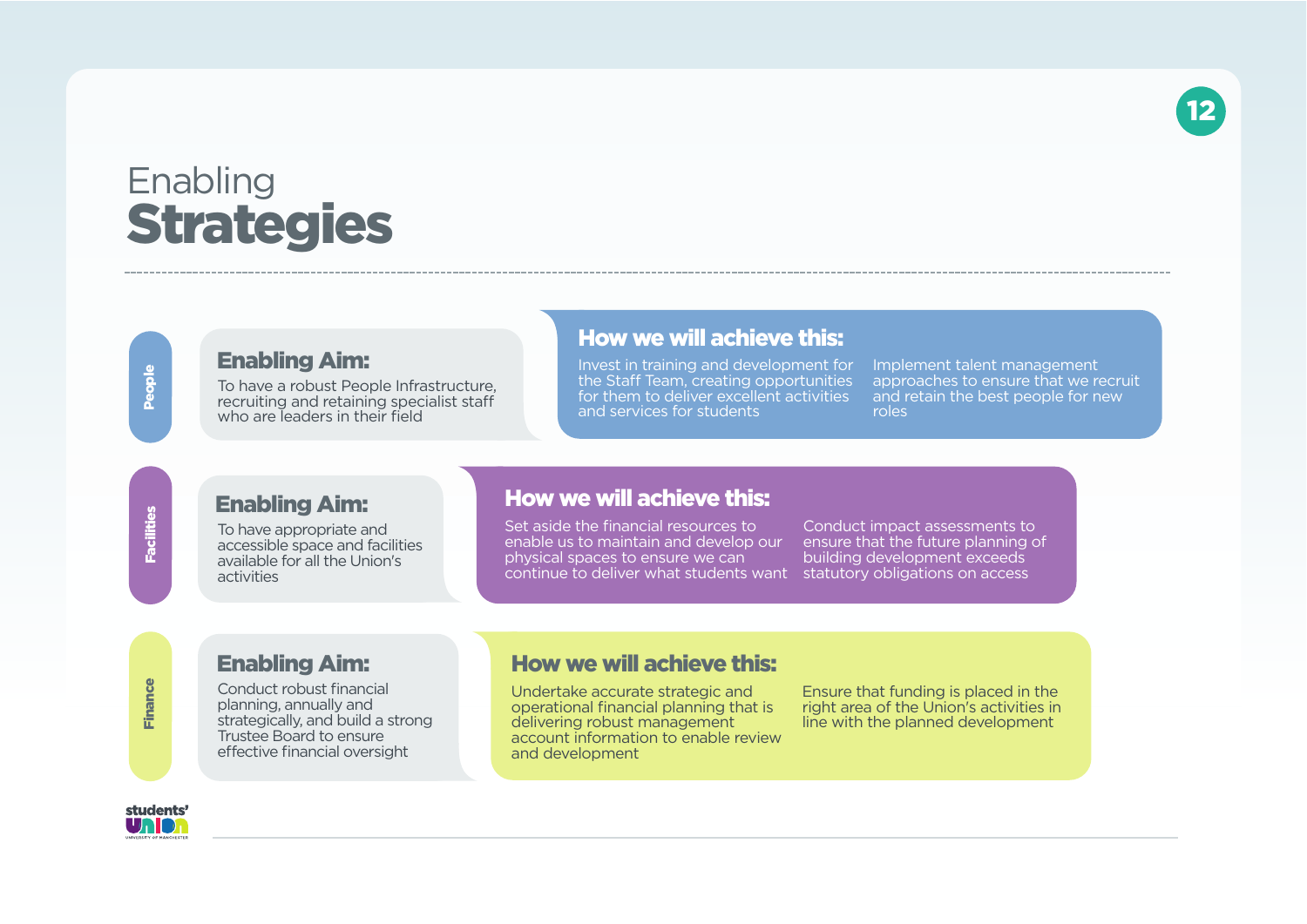# Enabling **Strategies**

**Co m m u nicatio ns**

**Enviro n m**

**e nt**

# **Enabling Aim:**

Effective communication that is tailored to the needs of our diverse student body

# **How we will achieve this:**

Have a well resourced and specialist communications team that are able to communicate with individuals and groups of the student body through traditional and innovative channels

Evaluate and communicate the positive impact of the Students' Union for students, the University and the wider community

**13**

# **Enabling Aim:**

To work in partnership with the University to minimise our environmental aspects and impacts

### **How we will achieve this:**

Achieve a 25% reduction in landfill through alternative options for commercial waste, implementation of catering waste initiatives and reduction on paper waste

Provide specific training and development on environmental initiatives